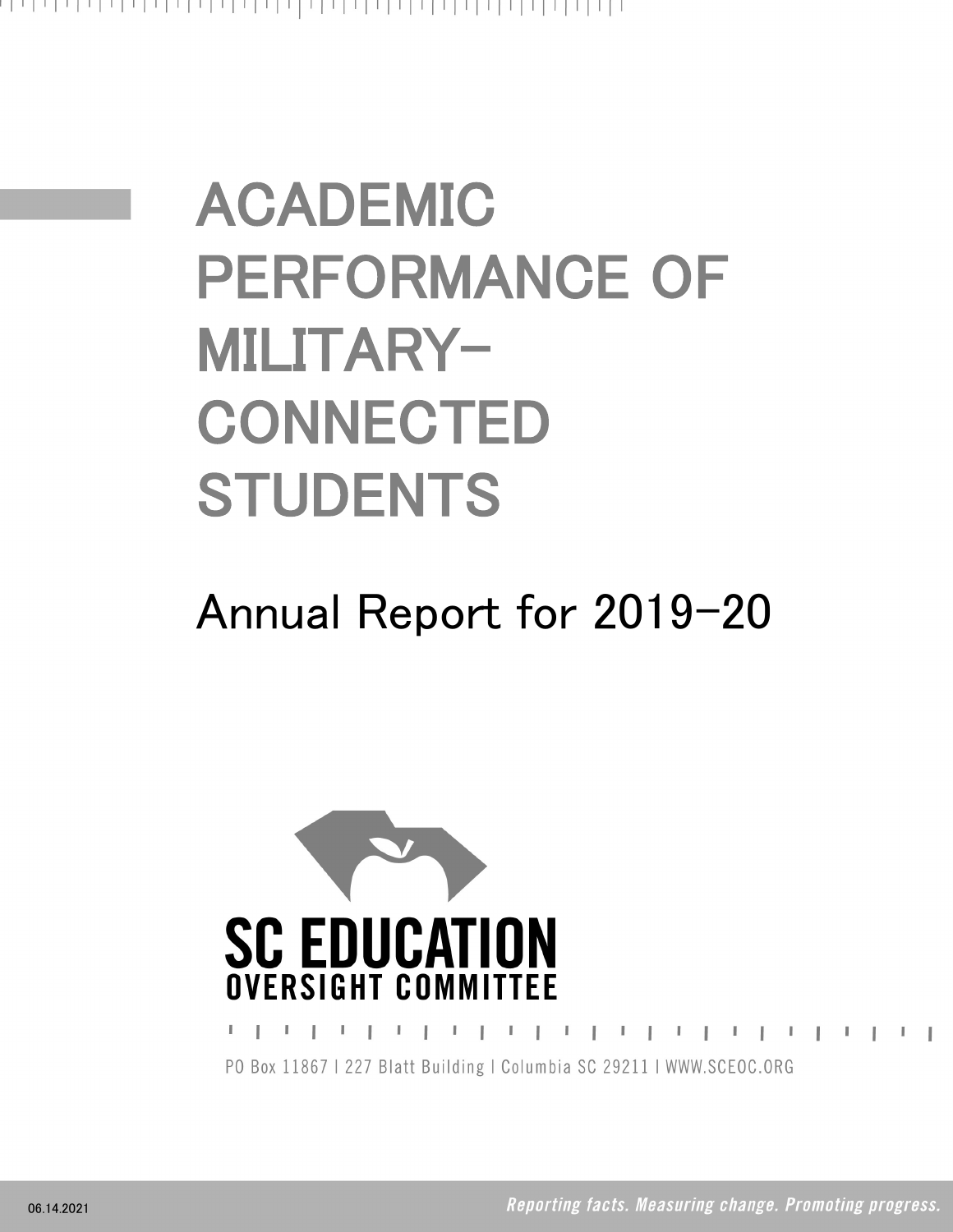## **Educational Performance of Military-Connected Students, 2020**

## **TABLE OF CONTENTS**

| Section I: Identification and Data Reporting for Military-Connected Students 6 |  |
|--------------------------------------------------------------------------------|--|
|                                                                                |  |
|                                                                                |  |
| Appendix A: Resources for Military-Connected Students and Families21           |  |
| Appendix B: Military-Connected Students by District, February 202125           |  |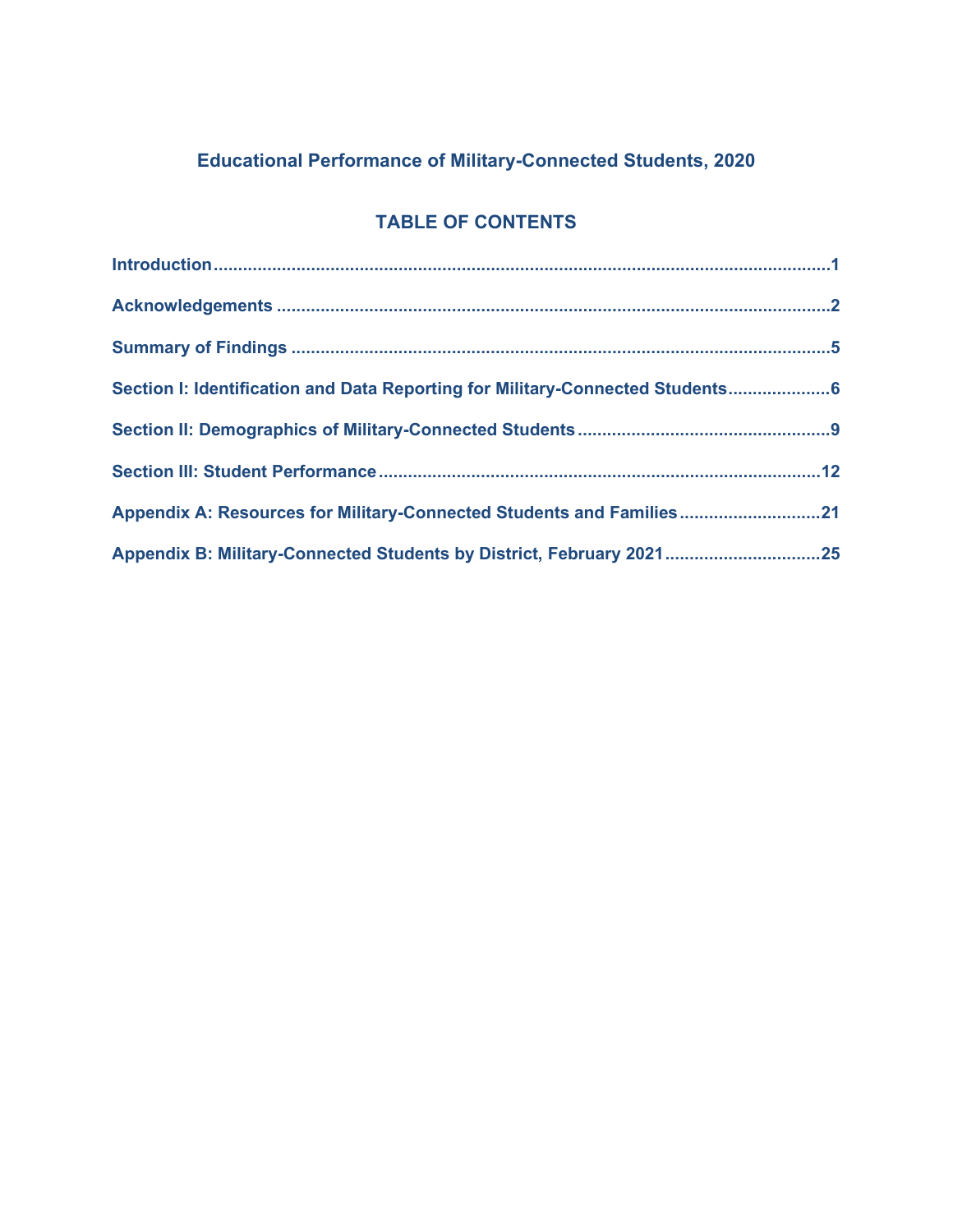## **Introduction**

In 2014, the General Assembly passed Act 289, the Military Family Quality of Life Enhancement Act. The Act's purpose is to "enhance quality of life issues for members of the armed forces" (Act 289 Preamble). Part V requests the SC Education Oversight Committee (EOC) to develop an annual report on the educational performance of military-connected children:

The Education Oversight Committee, working with the State Board of Education, is directed to establish a comprehensive annual report concerning the performance of military-connected children who attend primary, elementary, middle, and high schools in this State. The comprehensive annual report must be in a readerfriendly format, using graphics wherever possible, published on the state, district, and school websites, and, upon request, printed by the school districts. The annual comprehensive report must address at least attendance, academic performance in reading, math, and science, and graduation rates of military-connected children.<sup>[1](#page-2-0)</sup>

The EOC evaluation team worked closely with the military and education community as it developed this report. Professionals, who directly support military families, provided input. Both the South Carolina Department of Education (SCDE) and Defense Manpower Data Center provided data. The 2020 report provides:

- An overview of the federal Impact Aid program.
- Details regarding the demographics of military-connected students.
- An update on the academic performance and school attendance of military-connected students as reported for school year 2019-20; and
- A summary of the trainings for educators and families to enhance support of militaryconnected students at home and in school.

<span id="page-2-0"></span><sup>1</sup> Section 59-18-900(H) of the South Carolina Code of Laws.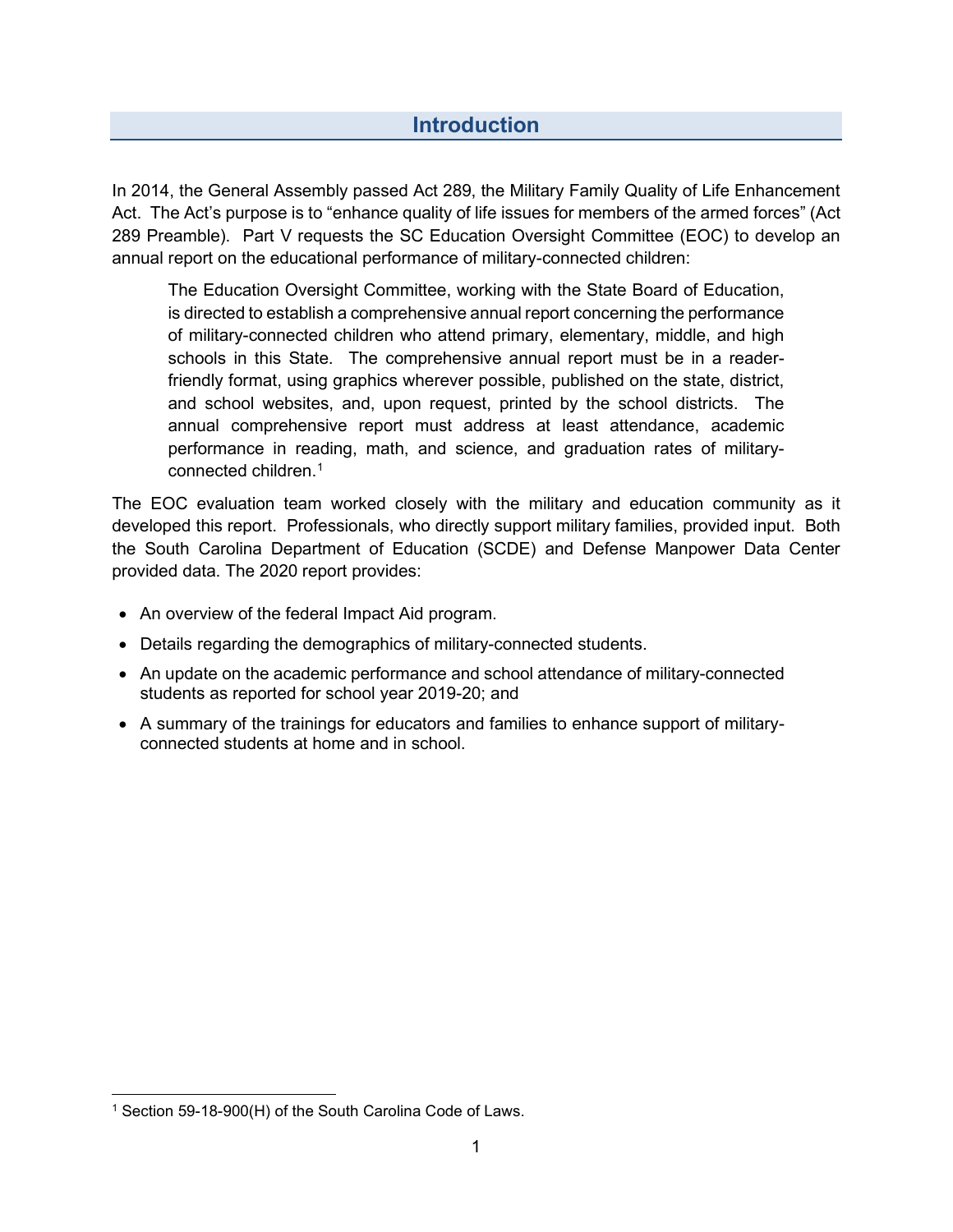## **Acknowledgements**

The EOC is grateful for the assistance of local, state, and national organizations and staff in the development of this report. Report contributors include:

Department of Defense State Liaison Office

Military Child Education Coalition

SC Department of Education

South Carolina School Liaison Office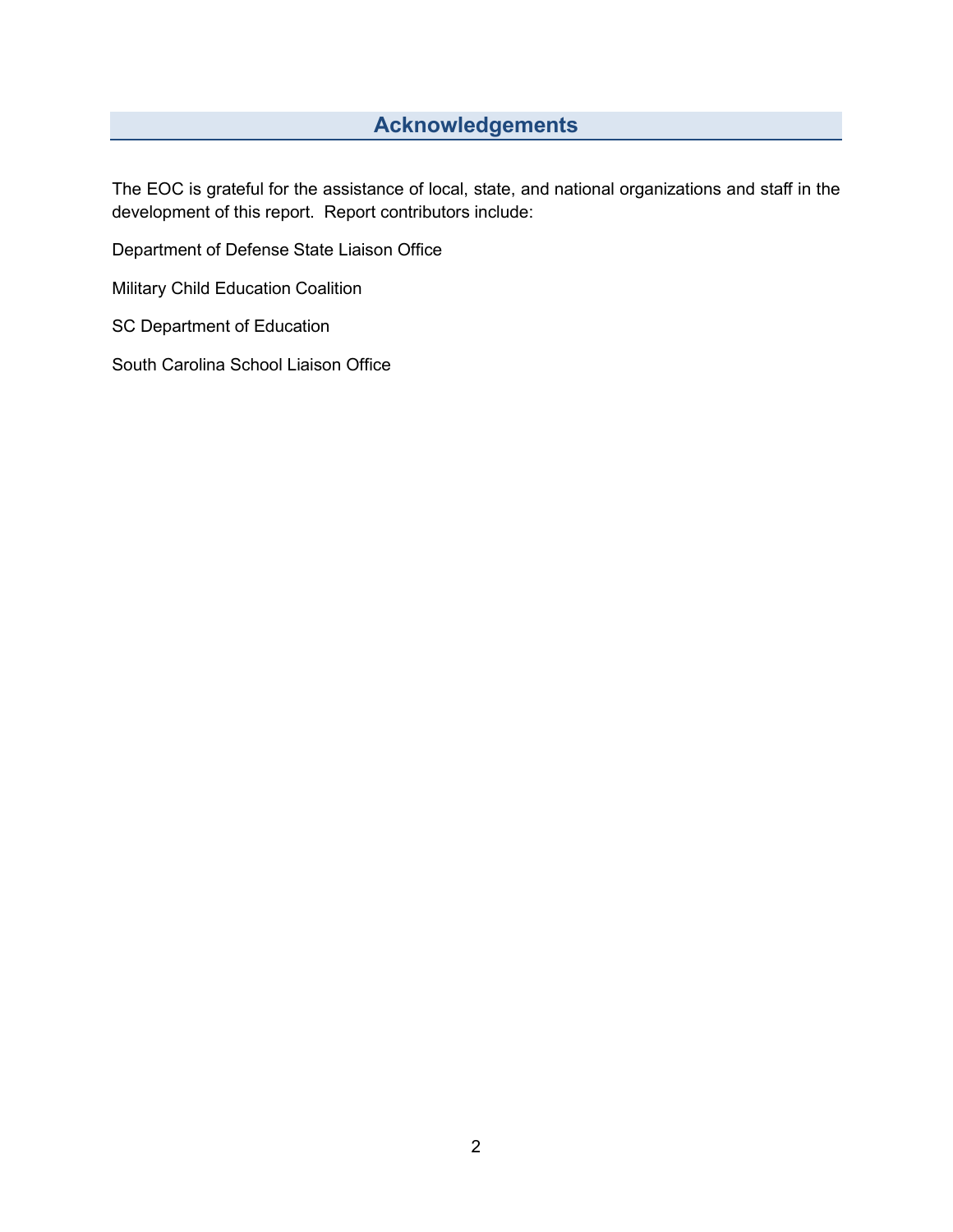#### **Summary of Findings**

- 1. Due to COVID-19 school closures and the resulting waiver of end-of-year assessments by the U.S. Department of Education, South Carolina end-of-year summative assessments were not administered in elementary and middle schools, and data is not available for reporting. Military-Connected Students (MCS) data for the Kindergarten Readiness Assessment (KRA), the South Carolina End-of-Course Evaluation Program (EOCEP), Advanced Placement (AP) assessments, Career Technology Assessments, graduation rates, and attendance are included in this report .
- 2. Data reported by the South Carolina Department of Education (SCDE) regarding militaryconnected students are based on district entry of student information into PowerSchool. As a state, South Carolina's reporting of the number of military-connected students has improved over time. Data provided by the SCDE to the Education Oversight Committee (EOC) indicate there were 18,237 military-connected students in South Carolina's public schools in school year 2019-20. Almost 70 percent of military-connected students have at least one parent who is active duty, a slight increase from the prior school year.
- 3. Every Student Succeeds Act (ESSA) requires the identification and collection of militaryconnected student data, and South Carolina has an established mechanism for collecting this information. SCDE manages PowerSchool, the student data information system that is provided to school districts. It is the primary source for student data and is often used for state and federal reporting requirements. In PowerSchool, a "Parent Military Status" field includes a list with seven possible student status options, as shown below.

#### **Military-Connected Student Data Collected in PowerSchool, as of May 13, 2021[2](#page-4-0)**

| <b>Values</b>                                                                                          |
|--------------------------------------------------------------------------------------------------------|
| (blank) – Neither Parent nor Guardian is serving in any military service.                              |
| 01 - A Parent or Guardian is serving Full-time in the National Guard and is not currently<br>deployed. |
| 02 - A Parent or Guardian is serving Full-time in the Reserves and is not currently<br>deployed.       |
| 03 - A Parent or Guardian is serving Full-time in the National Guard and is currently<br>deployed.     |
| 04 - A Parent or Guardian is serving Full-time in the Reserves and is currently<br>deployed.           |
| 05 - A Parent or Guardian is serving in the military on active duty and is not deployed.               |
| 06 - A Parent or Guardian is serving in the military on active duty and is currently                   |

**deployed.**

<span id="page-4-0"></span><sup>2</sup> SC State Reporting Updates, Update dated May 13, 2020. Accessed at [https://ed.sc.gov/data/information-systems/power-school/sc-state-reporting-updates/.](https://ed.sc.gov/data/information-systems/power-school/sc-state-reporting-updates/)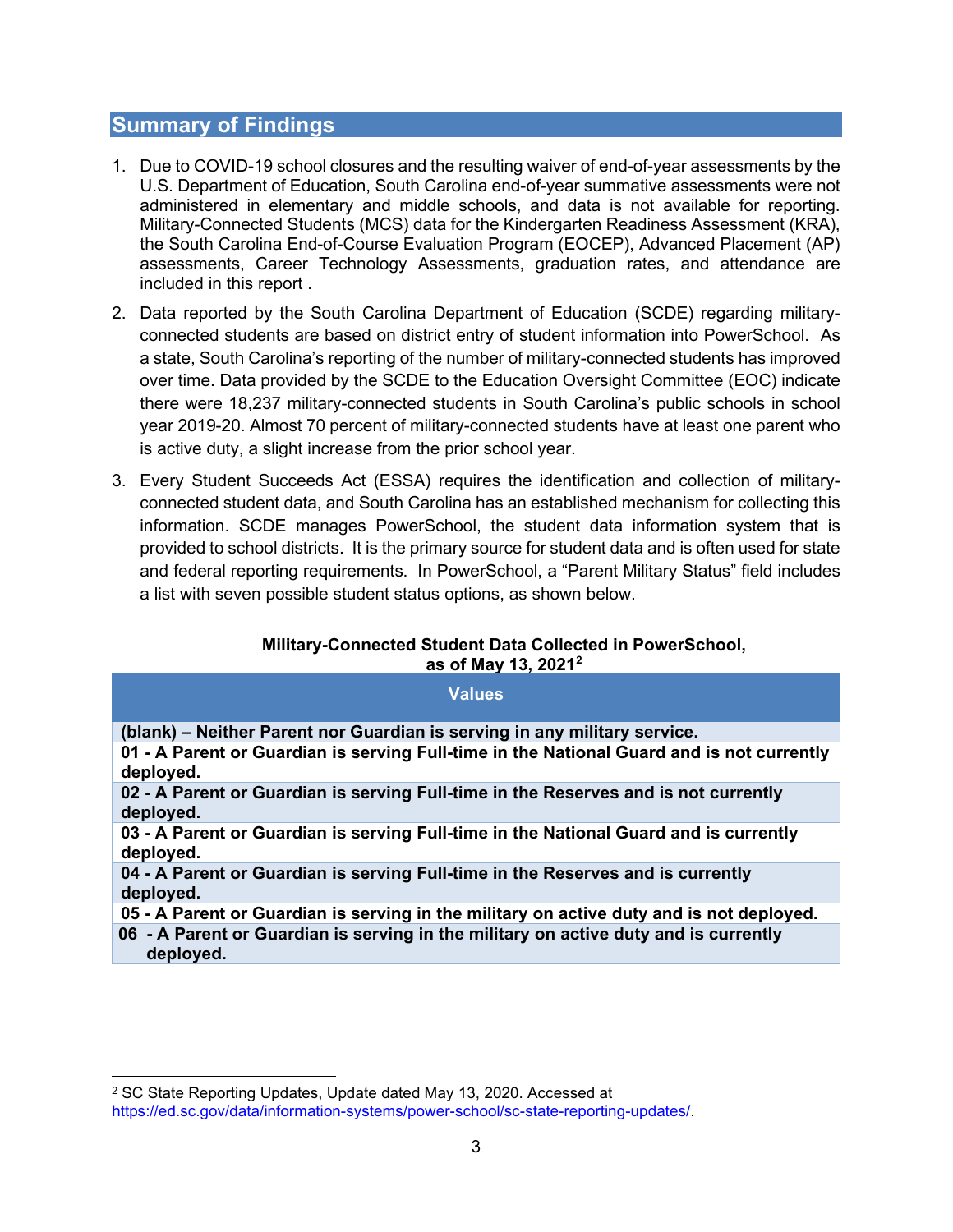In response to ESSA, the SCDE provides more detailed academic performance data on military-connected students that can be disaggregated by gender, economic status, English learner status, disability status, gender, homeless status, gifted and talented status, and foster care status.

4. Of the 18,237 military-connected students reported by school districts to SCDE in school year 2019-20, approximately 83 percent of the students attended one of the eleven school districts listed in the table below. Appendix B provides additional detail for all school districts.

| <b>District</b>      | <b>Students</b> | <b>Percent</b> |
|----------------------|-----------------|----------------|
| <b>Richland 2</b>    | 4,060           | 22.26          |
| Horry                | 2,285           | 12.52          |
| Dorchester 2         | 2,032           | 11.14          |
| <b>Beaufort</b>      | 1,386           | 7.59           |
| Berkeley             | 1,173           | 6.43           |
| Lexington 1          | 1,091           | 5.98           |
| Sumter               | 796             | 4.36           |
| Kershaw              | 764             | 4.18           |
| Aiken                | 610             | 3.34           |
| Lexington/Richland 5 | 568             | 3.11           |
| Anderson 1           | 357             | 1.95           |
| <b>Total</b>         | 15,122          | 82.91          |

#### **School Districts with Highest Military-Connected Student Populations, School Year 2019-20**

Source: SC Department of Education, February 2021 data provided to EOC.

- 5. About 70 percent of military-connected students have at least one guardian or parent who is on active duty or deployed. Approximately 1,992 military-connected students had at least one parent who was deployed in school year 2020, representing an increase of 360 from 2019. An additional 151 military-connected students were reported to have a parent who was on active duty but died within the last year. Another 1087 military-connected students reported having a parent who was on active duty and wounded in 2020. While this category is a small percentage of the total number of military-connected students, the number of militaryconnected students with a parent who was wounded in 2020 is 38 percent greater than in 2019.
- 6. Military-connected student data for the Kindergarten Readiness Assessment (KRA) results show that of the 1,235 Military-connected students assessed 47.5% scored ready for Kindergarten, compared to 39.0% of all students tested on this assessment statewide.
- 7. Military-connected students continue to perform better than their peers (tested students of their same age and grade level). During the 2019-20 school year, military-connected students outperformed all students statewide on the End-of-Course Examination Program (EOCEP)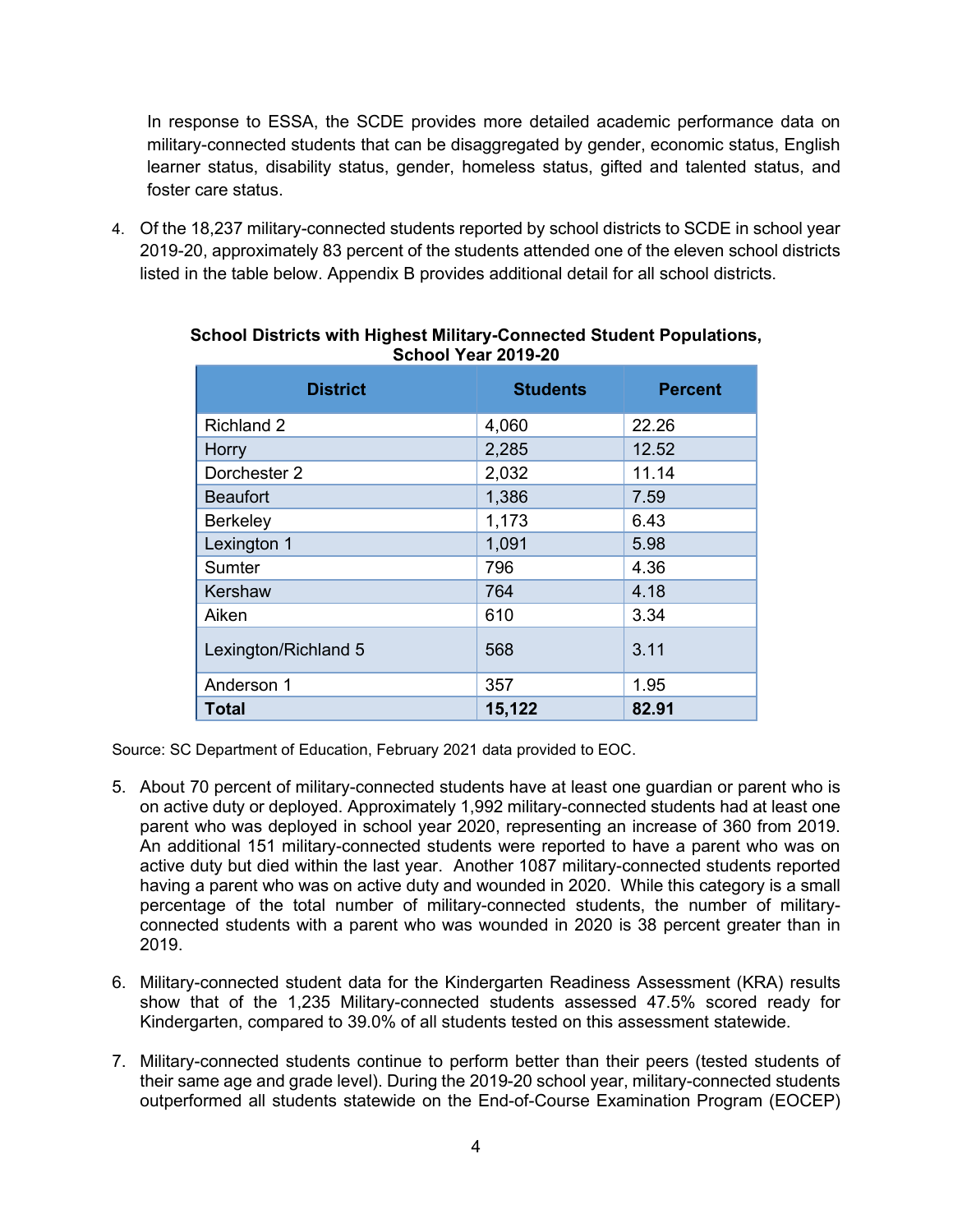exams (Algebra 1, Biology, and U. S. History) administered at the end of the fall 2019 semester. On average, military-connected students' average scores for the three courses tested were 6.2 points higher. EOCEPs were not administered at the end of the semester in spring 2020.

- 8. During the 2019-20 school year, the high school graduation rate for military-connected students was 92.5 percent, up from the reported 86.9 percent in 2018-19. The state on-time graduation rate was 82.01 percent, up from 81.05 percent in 2018-19.
- 9. In 2019-20, of the 68 districts reporting MCS, only 32 districts provided attendance reports. From available data, the average number of days absent for military-connected students was 3.7 days. Thirteen school districts with at least 30 military-connected students reported that military-connected students were absent for more than 3.7 school days. The highest average absence rate was (4.3 days), and the lowest absence rate was 0 days.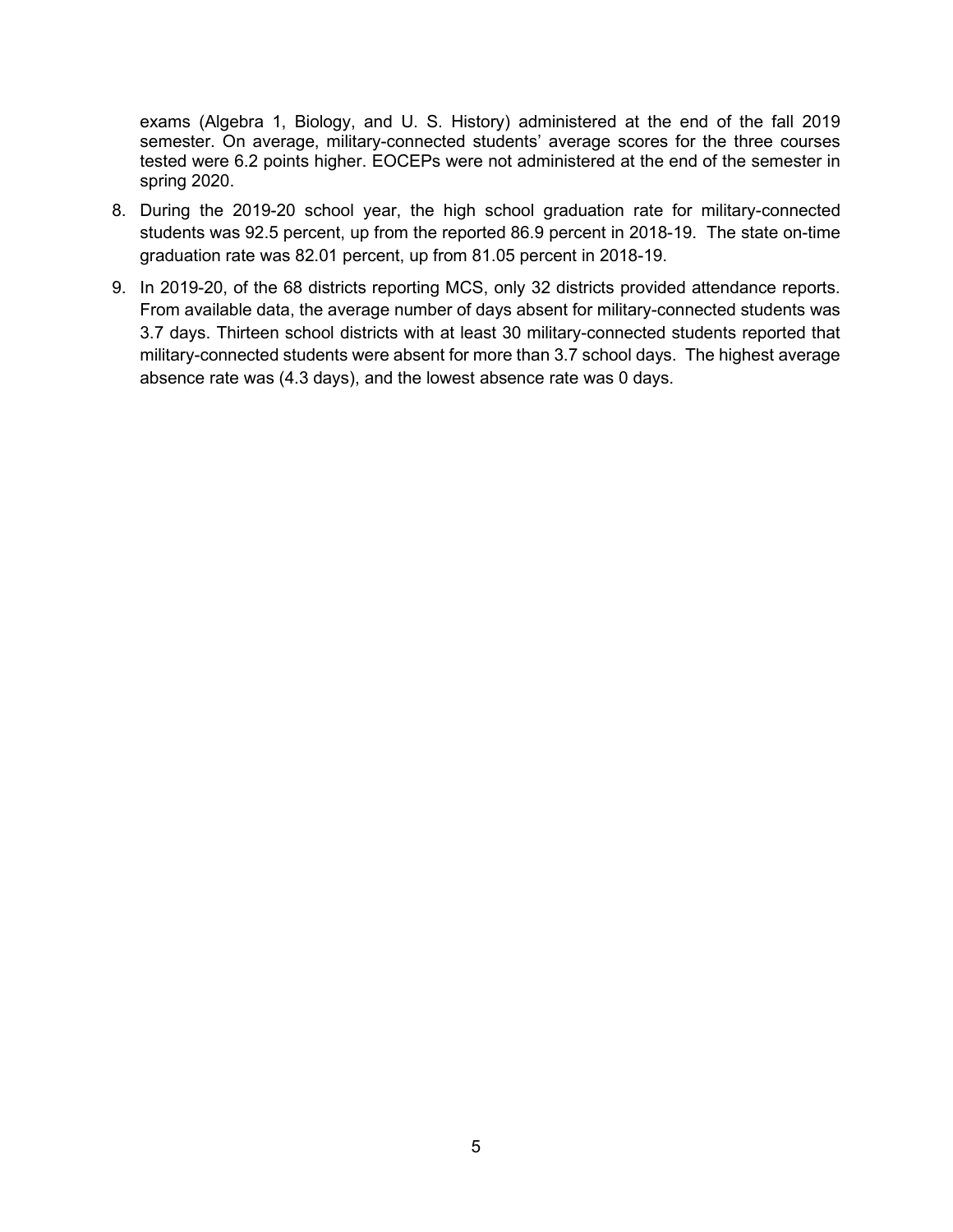## **I. Identification and Data Reporting on Military-Connected Students**

In December 2015, changes to Impact Aid and the identification of military-connected students were enacted due to the congressional passage of Every Student Succeeds Act (ESSA). Under ESSA, the disaggregation of student-level data is required, including the identification, collection and reporting of military-connected students. ESSA also addresses Impact Aid. Funding authorization for Impact Aid remains stagnant. However, some changes to Impact Aid were made:

- technical and formula changes to federal properties that have already reduced program subjectivity and increased timeliness of payments were made permanent.
- the federal properties "lockout" provision that prevented eligible federally impacted school districts from accessing Impact Aid funding was eliminated.
- the basic support formula was adjusted to ensure equal proration when appropriations are sufficient to fund the Learning Opportunity Threshold; and
- a "hold harmless" provision was included to provide budget certainty to school districts facing a funding cliff or significant changes to their federally connected student enrollment.<sup>[3](#page-7-0)</sup>

ESSA requires the state identification, collection and reporting of military-connected students in Title I, Part A, Section 1011:

"(ii) For all students and disaggregated by each subgroup of students described in subsection (b)(2)(B)(xi), homeless status, status as a child in foster care, and status as a student with a parent who is a member of the Armed Forces (as defined in section 101(a)(4) of title 10, United States Code) on active duty (as defined in section 101(d)(5) of such title), information on student achievement on the academic assessments described in subsection (b)(2) at each level of achievement, as determined by the State under subsection  $(b)(1)$ .<sup>[4](#page-7-1)</sup>

This federal requirement will provide more consistent, easily identifiable data regarding militaryconnected students with a parent on active duty. As student identification improves, additional supports may be put into place to assist students who live with perpetual challenges presented by frequent moves, parental and sibling deployments, and transitions that include reintegration and dealing with profoundly changed parents. The well-being of these children depends heavily

<span id="page-7-1"></span><span id="page-7-0"></span><sup>3</sup> National Conference of State Legislatures, "Summary of Every Student Succeeds Act, Legislation Reauthorizing the Elementary and Secondary Education Act." May be accessed at:<br>http://www.ncsl.org/documents/capitolforum/2015/onlineresources/summary 12 10.pdf.  $4$  Every Student Succeeds Act. More information may be accessed at: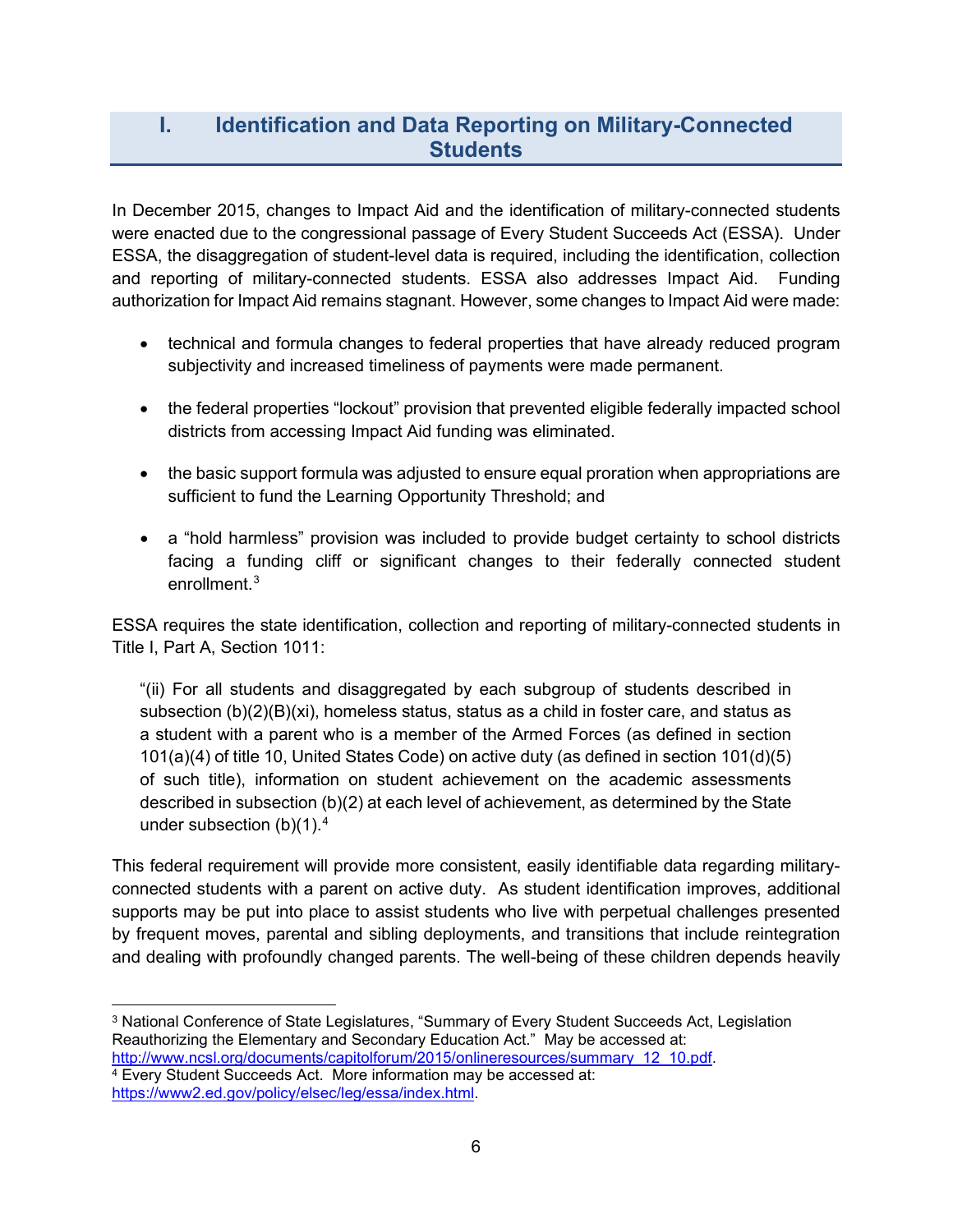on a network of supportive adults who are trained to identify early signs of emotional or physical challenge.

#### **SC Collection of Military-Connected Student Data**

ESSA requires the identification and collection of military-connected student data. South Carolina has an established mechanism for collecting this information. The SC Department of Education (SCDE) manages PowerSchool, the student data information system that is provided to school districts. It is the primary source for student data and is often used for state and federal reporting requirements. Student level data are input, validated and maintained by local school districts. The data are then transferred (pushed from districts) electronically to the SCDE through the Enrich Data Collection Tool. In PowerSchool, a "Parent Military Status" field includes a list with seven possible student status options, as shown in Table 1. [5](#page-8-0) This field remains unchanged since the 2015 EOC report on military-connected students. In the PowerSchool Data Collection Manual for January-February 2018, SCDE emphasizes "verifying all foster, homeless, migrant or militaryconnected student data accurately indicating their status. If any student meets the definition at any point during the school year, that student should be counted for the entire year." $6$ 

In response to ESSA, the SCDE provides more detailed academic performance data on militaryconnected students that can be disaggregated by gender, economic status, English learner status, disability status, gender, homeless status, gifted and talented status, and foster care status.

Data reported by SCDE regarding military-connected students are based on district entry of student information into this field. As noted earlier in this report, districts may also receive federal Impact Aid funding for students who have at least one parent who is federally connected.

The October 25, 2018 update to PowerSchool modified Parent Military Status. Now only students of active or full-time military parents should be coded. The choice set reflects this change. This field determines student's status for the "Military-connected" accountability subgroup in Table 1.<sup>[7](#page-8-2)</sup>

<span id="page-8-0"></span><sup>5</sup> SC Department of Education, "PowerSchool Data Collection Manual, Fall 2016-17," p. 127. May be accessed at: http://www.ed.sc.gov/data/information-systems/power-school-administration/powerschool-<br>manuals-for-s-c-pages/powerschool-data-collection-manual-2016-2017/

<span id="page-8-1"></span> $\frac{6}{6}$  SC Department of Education, "PowerSchool Data Collection Manual, January-February 2018," p. 7. May be accessed at:

[https://ed.sc.gov/scdoe/assets/File/DataCollectionSched/SC\\_PS\\_Data%20Collection-](https://ed.sc.gov/scdoe/assets/File/DataCollectionSched/SC_PS_Data%20Collection-Specific_Fields_Combo%202017-18%20Winter%20Final.pdf)[Specific\\_Fields\\_Combo%202017-18%20Winter%20Final.pdf,](https://ed.sc.gov/scdoe/assets/File/DataCollectionSched/SC_PS_Data%20Collection-Specific_Fields_Combo%202017-18%20Winter%20Final.pdf) p. 145.

<span id="page-8-2"></span><sup>7</sup> SC State Reporting Updates, Update dated October 25, 2018. Accessed at [https://ed.sc.gov/data/information-systems/power-school/sc-state-reporting-updates/.](https://ed.sc.gov/data/information-systems/power-school/sc-state-reporting-updates/)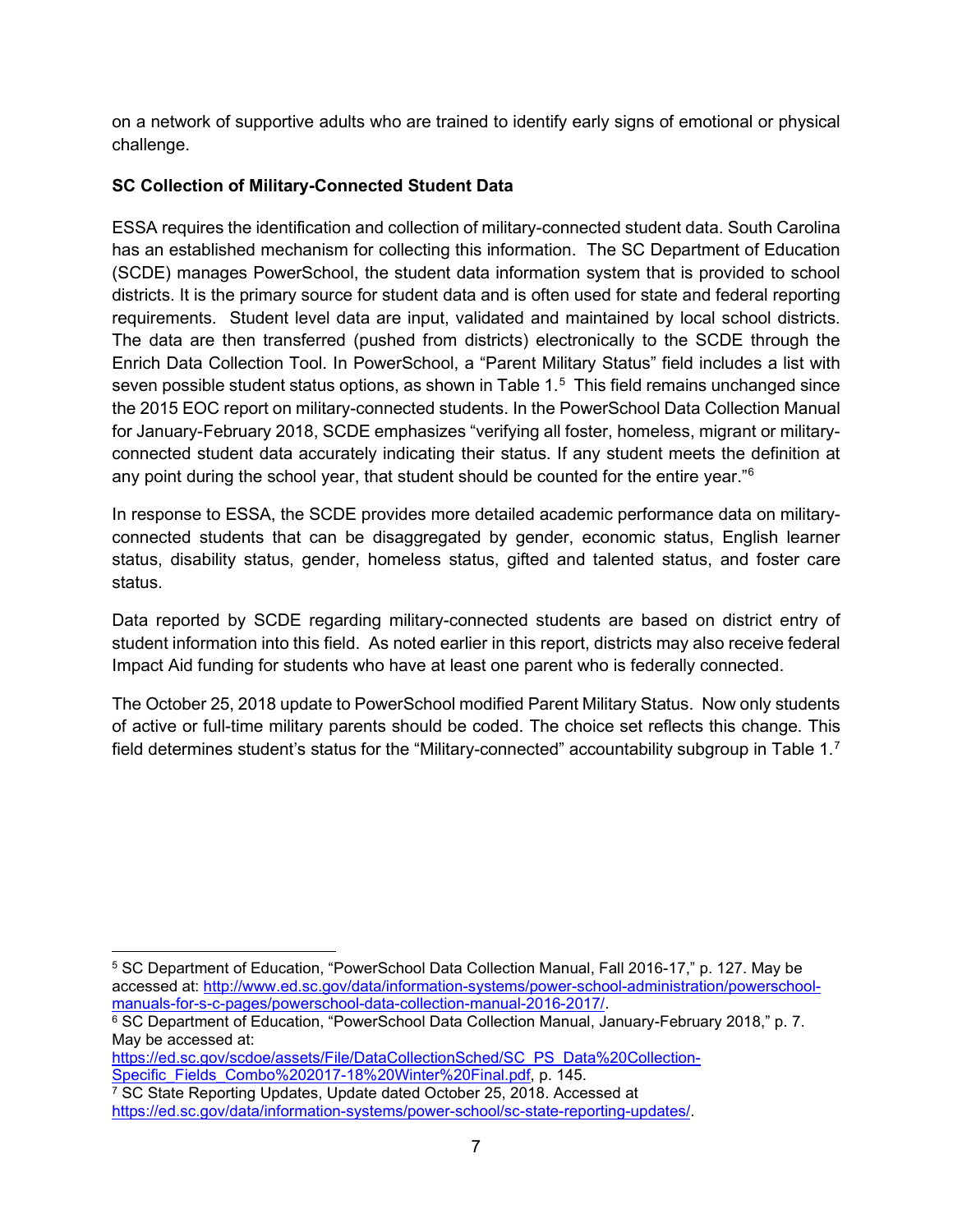#### **Table 1 Military-Connected Student Data Collected in PowerSchool**

#### **Values (blank) – Neither Parent nor Guardian is serving in any military service. 01 - A Parent or Guardian is serving Full-time in the National Guard and is not currently deployed. 02 - A Parent or Guardian is serving Full-time in the Reserves and is not currently deployed. 03 - A Parent or Guardian is serving Full-time in the National Guard and is currently deployed. 04 - A Parent or Guardian is serving Full-time in the Reserves and is currently deployed. 05 - A Parent or Guardian is serving in the military on active duty and is not deployed. 06 - A Parent or Guardian is serving in the military on active duty and is currently**

**deployed.**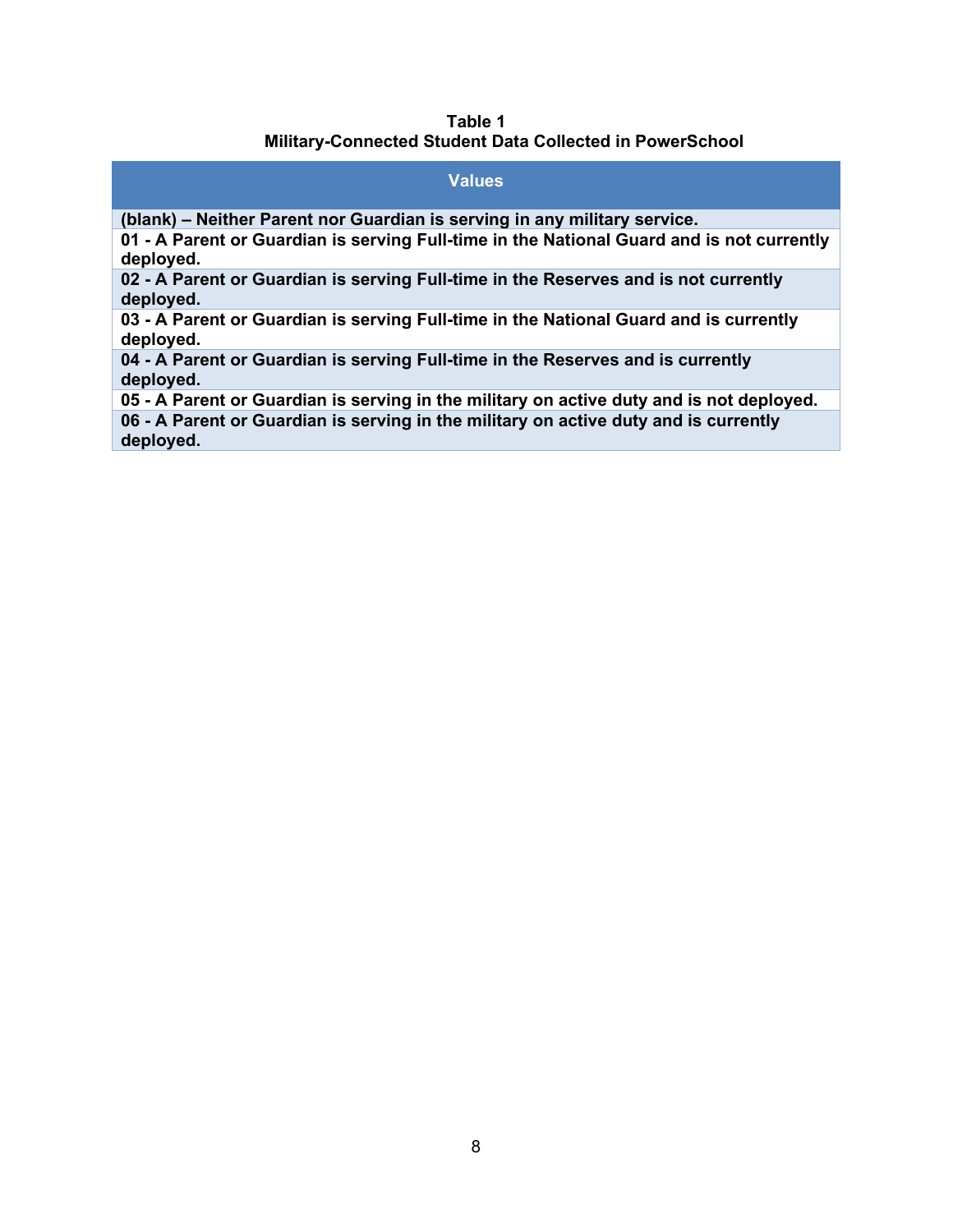## **II. Demographics of Military-Connected Students**

National, state, and local district collection of military-connected student data continues to be inconsistent. ESSA requires the disaggregation of student-level data, including military-connected students. When this requirement is fully implemented, data collection should become more consistent and accurate.

#### **Number of Military-Connected Students**

Data related to military-connected students are collected and reported by districts in PowerSchool. Table 2 below shows 2020 data provided by SC Department of Education in February 2020 (for 2018 through 2020 school years) and includes National Guard, Reserves, and active duty military personnel. About 70 percent of military-connected students have at least one guardian or parent who is on active duty or deployed. Approximately 1,992 military-connected students had at least one parent who was deployed in school year 2020, representing an increase of 360 students from 2019. An additional 151 military-connected students were reported to have a parent who was on active duty but died within the last year. Another 1,087 military-connected students have a parent who was on active duty and wounded in 2020. While this category is a small percentage of the total number of military-connected students, the number of militaryconnected students with a parent who was wounded in 2020, is 38 percent greater than in 2018.

There has been a significant improvement in district reporting of military-connected students since 2016-17. Families and educators continue assisting with the reporting of this data, so district and school staff can identify students who may need additional support services. Military-connected students live with perpetual challenges presented by frequent moves, parental and sibling deployments, and additional transitions that include reintegration and dealing with profoundly changed parents. The well-being of these children depends heavily on a network of supportive adults who are trained to identify early signs of emotional, physical, and academic challenges.

| <b>Military Connection</b>                     | <b>School Year 2018</b> |                | Dy Farental Military Branch and Deployment Status, 2010-20 School Tears<br><b>School Year 2019</b> |                | <b>School Year 2020</b> |                |
|------------------------------------------------|-------------------------|----------------|----------------------------------------------------------------------------------------------------|----------------|-------------------------|----------------|
|                                                | <b>Number</b>           | <b>Percent</b> | <b>Number</b>                                                                                      | <b>Percent</b> | <b>Number</b>           | <b>Percent</b> |
| <b>National Guard -</b><br><b>Not Deployed</b> | 2,116                   | 14.6 %         | 2631                                                                                               | 15.93%         | 3,027                   | 16.60%         |
| <b>Reserves - Not</b><br><b>Deployed</b>       | 1,784                   | 12.34%         | 2075                                                                                               | 12.56%         | 2308                    | 12.66%         |
| <b>National Guard -</b><br><b>Deployed</b>     | 326                     | 2.26%          | 506                                                                                                | 3.06%          | 543                     | 2.98%          |
| <b>Reserves –</b><br><b>Deployed</b>           | 227                     | 1.57%          | 295                                                                                                | 1.79%          | 368                     | 2.02%          |

| Table 2                                                                 |
|-------------------------------------------------------------------------|
| <b>Military-Connected Students,</b>                                     |
| by Parental Military Branch and Deployment Status, 2018-20 School Years |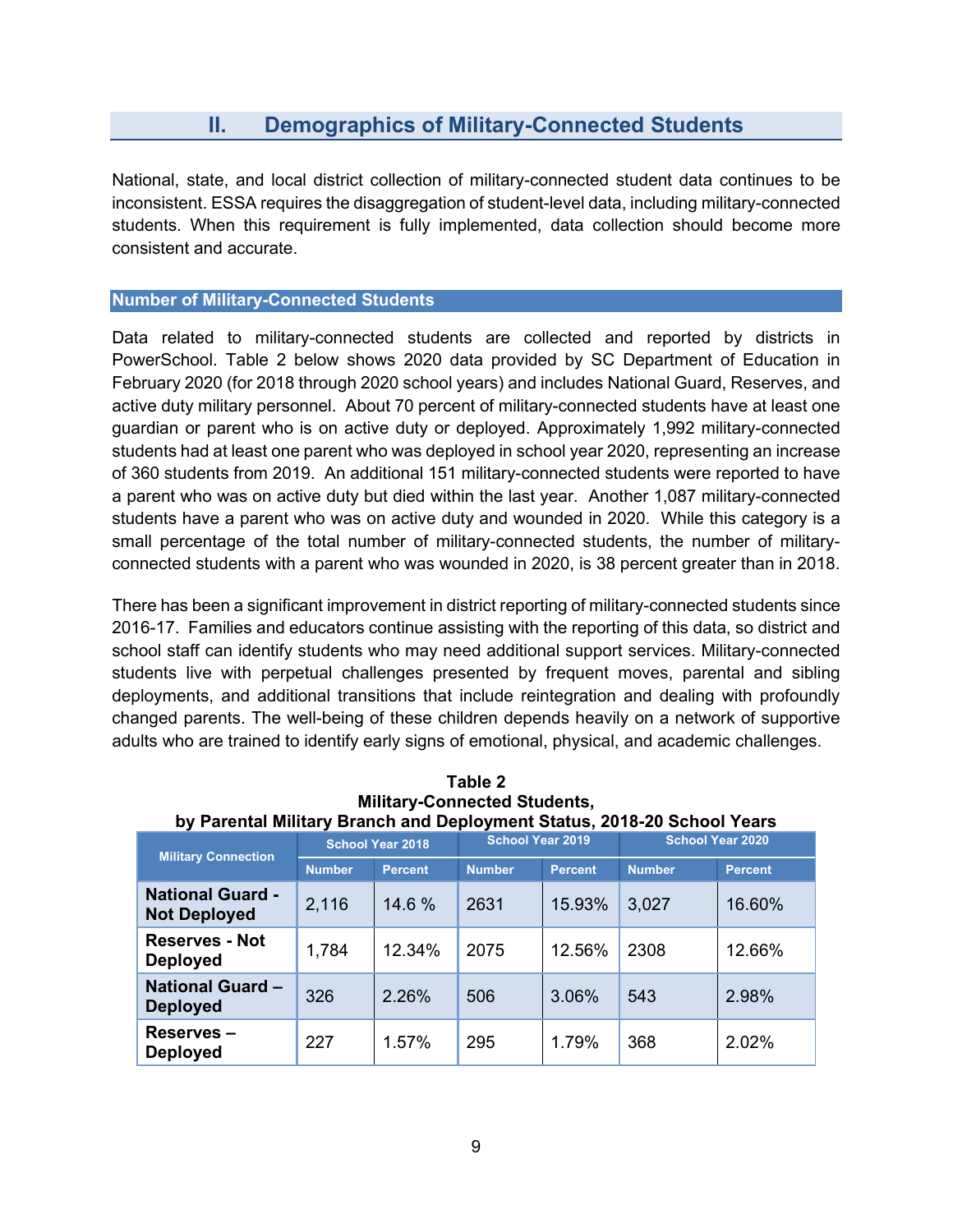|                                                                     |               | <b>School Year 2019</b><br><b>School Year 2018</b> |               |                |               | <b>School Year 2020</b> |
|---------------------------------------------------------------------|---------------|----------------------------------------------------|---------------|----------------|---------------|-------------------------|
| <b>Military Connection</b>                                          | <b>Number</b> | <b>Percent</b>                                     | <b>Number</b> | <b>Percent</b> | <b>Number</b> | <b>Percent</b>          |
| <b>Active Duty</b><br><b>Military - Not</b><br><b>Deployed</b>      | 8,530         | 59.01%                                             | 9,314         | 56.40%         | 9,672         | 53.04%                  |
| <b>Active Duty</b><br>Military-<br><b>Deployed</b>                  | 997           | 6.90%                                              | 1,021         | 6.18%          | 1,081         | 5.93%                   |
| <b>Active Duty</b><br>Military -<br><b>Deceased in last</b><br>year | 62            | 0.43%                                              | 82            | $.50\%$        | 151           | .83%                    |
| <b>Active Duty</b><br>Military -<br><b>Wounded in last</b><br>year  | 414           | 2.86%                                              | 591           | 3.58%          | 1,087         | 5.96%                   |
| <b>Subtotal Active</b><br><b>Duty</b>                               | 10,003        |                                                    | 11,008        |                | 11,992        |                         |
| <b>Total</b>                                                        | 14,456        |                                                    | 16,515        |                | 18,237        |                         |

Source: SC Department of Education, data reported to EOC.

Of the 18,237 military-connected students reported by school districts to SCDE, approximately 81 percent of the students attend one of the eleven school districts listed in Table 3.

The Charleston Air Force Base and the Naval Weapons Station in Goose Creek comprise Joint Base Charleston (JB CHS). The installation covers almost 24,000 acres, and includes: three seaports, two civilian-military airfields, 39 miles of rail, and 22 miles of coastline. The Charleston Air Force Base Houses C-17 aircraft, and is home to the 437th Air Base Wing, the 628<sup>th</sup> Air Base Wing, and the 315<sup>th</sup> Air Wing. The Naval Weapons Station houses several programs, including the Navy's Nuclear Power Training Program, the Naval Information Warfare Center (NIWC) Atlantic, and several other tenant commands. The Naval Health Clinic, and the Air Force Military Treatment Facility, provide many medical services for military members and their families. The base is host to more than 60 Department of Defense and Federal agencies and is associated with approximately 50,000 jobs. The installation provides \$3.6 billion in labor income, and an economic impact of \$8.7 billion per year.

Both the Marine Corps Air Station Beaufort and Marine Corps Recruit Depot Parris Island/Eastern Recruiting Region are in Beaufort County. Marine Corps Air Station Beaufort, home of the Marine Corps' Atlantic Coast fixed-wing, fighter-attack aircraft assets, is in the heart of the South Carolina Lowcountry and is among the United States military's most important and most historically colorful installations. Consisting of some 7,000 acres 70 miles southwest of Charleston, South Carolina on Highway 21, the installation is home to five Marine Corps F/A- 18 squadrons and one F-35B Fleet Replacement Squadron. Two versions of the F/A-18 Hornet are found aboard MCAS Beaufort, the F/A-18C Hornet and the F/A-18D Hornet. The F-35B squadron is also the only location in the world where pilots train to fly the F-35B. The squadron also trains the United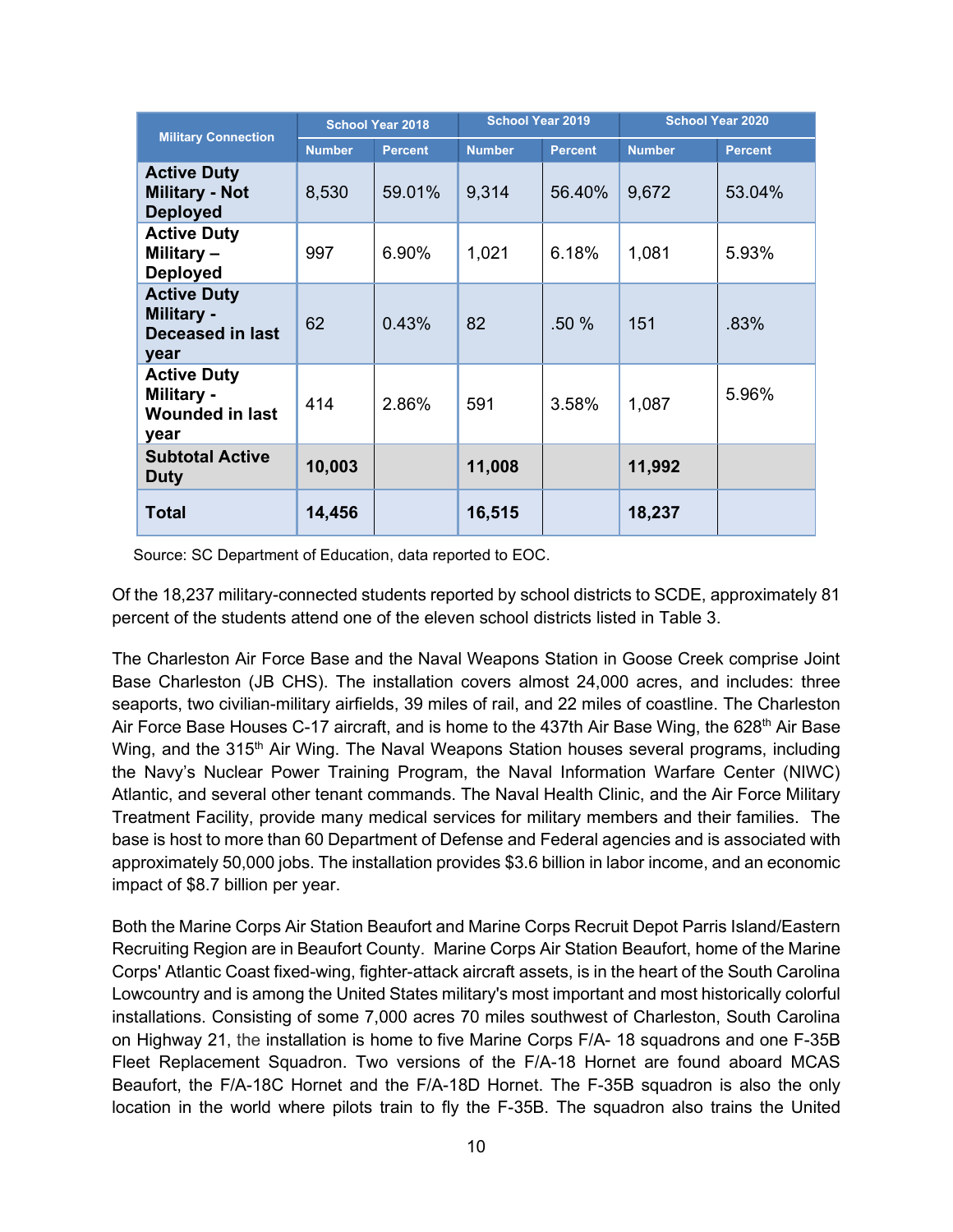Kingdom's future F-35B pilots and maintainers. The Marine Corps Recruit Depot is located on Parris Island and is one of the most visited military facilities in the world, hosting more than 120,000 guests each year. It is the headquarters of the Eastern Recruiting Region and for recruit training for all females and males east of the Mississippi River.

Fort Jackson and Shaw Air Force Base are in the Midlands. Located in Richland County, Fort Jackson is the Army's main production center for Basic Combat Training. Approximately 50 percent of the Army's Basic Combat Training is completed at Fort Jackson, with more than 48,000 basic training and 12,000 additional advanced training Soldiers every year. Fort Jackson is home to the U.S. Army Soldier Support Institute, the Armed Forces Army Chaplaincy Center and School, the National Center for Credibility Assessment (formerly the Department of Defense Polygraph Institute, and the Drill Sergeant School, which trains all Active Duty and Reserve instructors.

Shaw Air Force Base in Sumter County is home to Air Force's largest combat F-16 wing, the 20th Fighter Wing. Shaw also serves as home to Headquarters Ninth Air Force, U.S. Air Forces Central, Third Army, U.S. Army Central and many other tenant units.<sup>[8](#page-12-0)</sup>

| <b>School Year 2018-19</b>                         |                                   |       | <b>School Year 2019-20</b> |                 |                |  |
|----------------------------------------------------|-----------------------------------|-------|----------------------------|-----------------|----------------|--|
| <b>District</b>                                    | <b>Students</b><br><b>Percent</b> |       | <b>District</b>            | <b>Students</b> | <b>Percent</b> |  |
| <b>Richland 2</b>                                  | 4,101                             | 24.83 | <b>Richland 2</b>          | 4,060           | 22.26          |  |
| Dorchester 2                                       | 1,521                             | 9.21  | Horry                      | 2,285           | 12.52          |  |
| Horry                                              | 1,575                             | 11.22 | Dorchester 2               | 2,032           | 11.14          |  |
| <b>Beaufort</b>                                    | 1,360                             | 8.23  | <b>Beaufort</b>            | 1,386           | 7.59           |  |
| <b>Berkeley</b>                                    | 1,075                             | 6.51  | <b>Berkeley</b>            | 1,173           | 6.43           |  |
| Lexington 1                                        | 1,041                             | 6.30  | Lexington 1                | 1,091           | 5.98           |  |
| <b>Sumter</b>                                      | 846                               | 5.12  | Sumter                     | 796             | 4.36           |  |
| Kershaw                                            | 693                               | 4.20  | Kershaw                    | 764             | 4.18           |  |
| Lexington 5                                        | 570                               | 3.45  | Aiken                      | 610             | 3.34           |  |
| <b>SC Public Charter</b><br><b>School District</b> | 371                               | 2.25  | Lexington/Richland<br>5    | 568             | 3.11           |  |
| Aiken                                              | 409                               | 1.47  | Anderson 1                 | 357             | 1.95           |  |
| <b>Total</b>                                       | 12,705                            | 82.65 | <b>Total</b>               | 15,122          | 82.91          |  |

**Table 3 Districts with Highest Military-Connected Student Populations, School Years 2018-19 and 2019-2020**

Source: SC Department of Education, data reported to EOC.

<span id="page-12-0"></span><sup>8</sup> Information regarding South Carolina's military installations gathered from military installation websites and school liaison officers.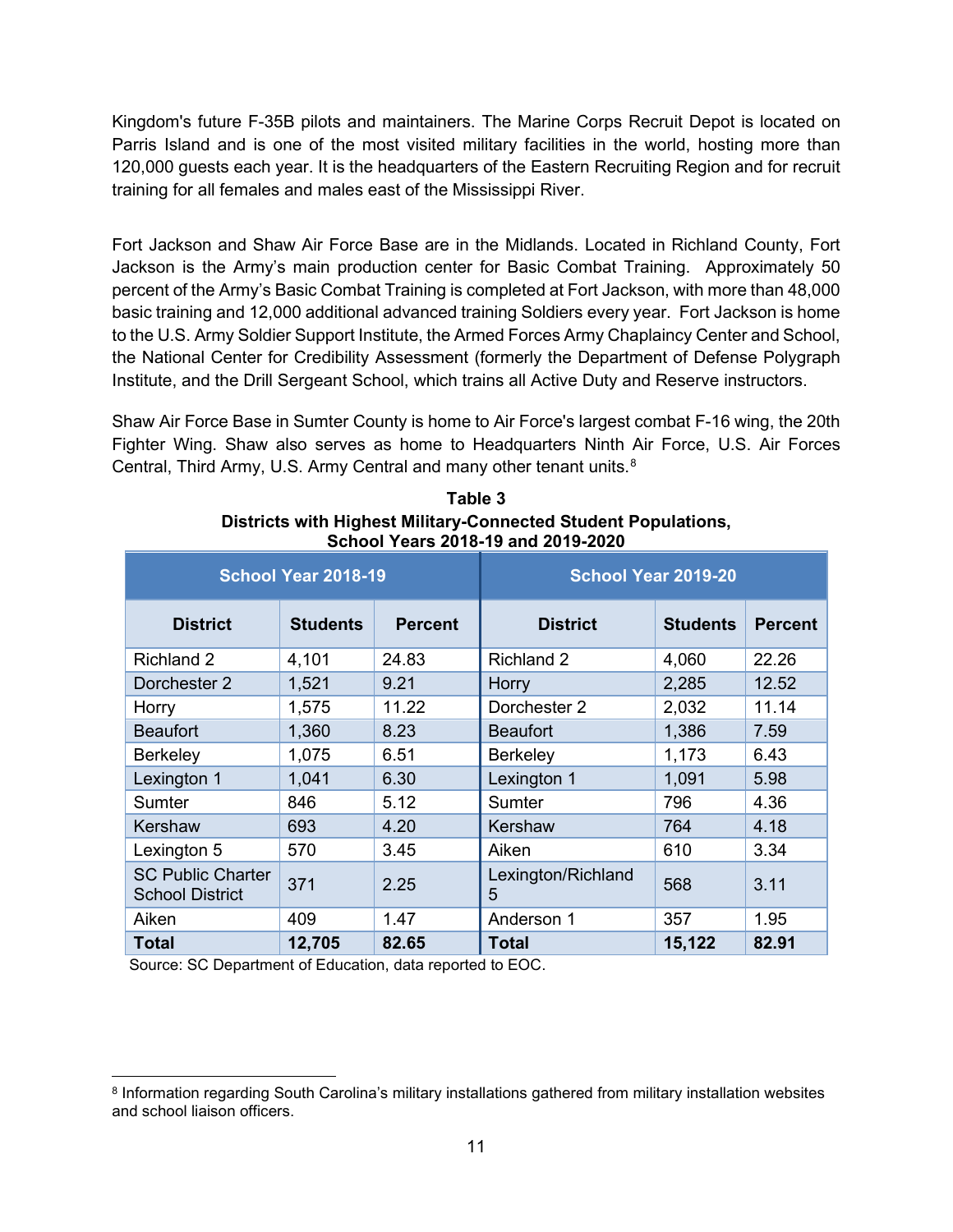## **III. Student Performance**

This section provides academic and attendance data for military-connected students for school year 2019-20 including:

- student achievement as measured by the Kindergarten Readiness Assessment (KRA)
- student achievement as measured by the End-Of-Course Examination Program (EOCEP)
- student achievement as measured by Advanced Placement Examinations
- student achievement on Career Ready Certification Areas
- high school graduation rates; and
- student attendance.

#### **Academic Data**

The end-of-year academic achievement of students, including MCS, in South Carolina was not available for 2019-20 due to COVID-19 school closures. This includes students in third through eighth grades on SC READY for English language arts (ELA) and mathematics and SC PASS for science for students in grades 4, 6 and 8. Statewide student performance on the Kindergarten Readiness Assessment (KRA), the South Carolina End-of-Course Evaluation Program (EOCEP) during the fall 2019 semester, Advanced Placement Examinations, and Career Readiness certifications and credentials are provided in this report.

#### **Student Performance on Kindergarten Readiness Assessment (KRA)**

The EOC analyzed student performance in school year 2019-20 of all students enrolled in publicly funded kindergartens [S.C. Code § 59-155-150](https://www.scstatehouse.gov/code/t59c155.php) . The KRA is a developmentally appropriate instrument that measures a child's school readiness across multiple domains. KRA determines each child's readiness level from an evaluation of four domains: Social Foundations, Language/Literacy, Mathematics, and Physical Well-Being. According to the SCDE website, the KRA provides a snapshot of students' abilities at the beginning of the school year. Understanding a child's school readiness helps kindergarten teachers best meet the child's needs, and it helps schools, families, communities, and policymakers.

Scores from the 2019 KRA administration showed that 31 districts met or surpassed the overall state average (39%) for Demonstrating Readiness. The percentage of MCS students demonstrating readiness in 2019 was 47.5% (Table 4).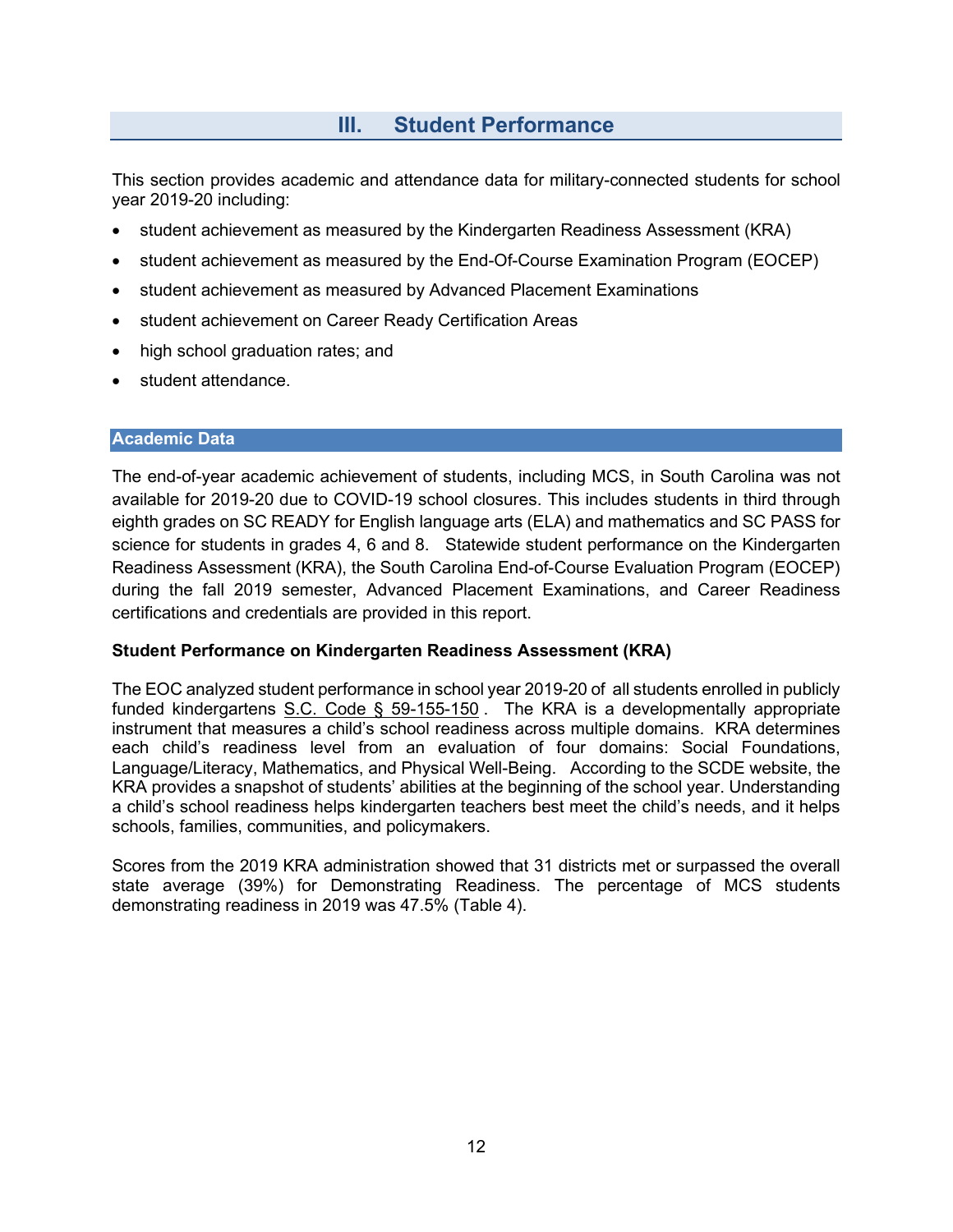

**Figure 1**

#### **Student Achievement in Grades Three through Eight** (**Suspended by Act 142 )**

The South Carolina College-and Career-Ready Assessments (SC READY) are statewide assessments in English language arts (ELA) and mathematics that measure the academic performance of students in grades 3-8. The South Carolina Palmetto Assessment of State Standards (SCPASS) is a statewide assessment administered in science to students in grades 4 and 6. Administration of both SC READY and SCPASS were suspended in the 2019-20 school year due to school closures.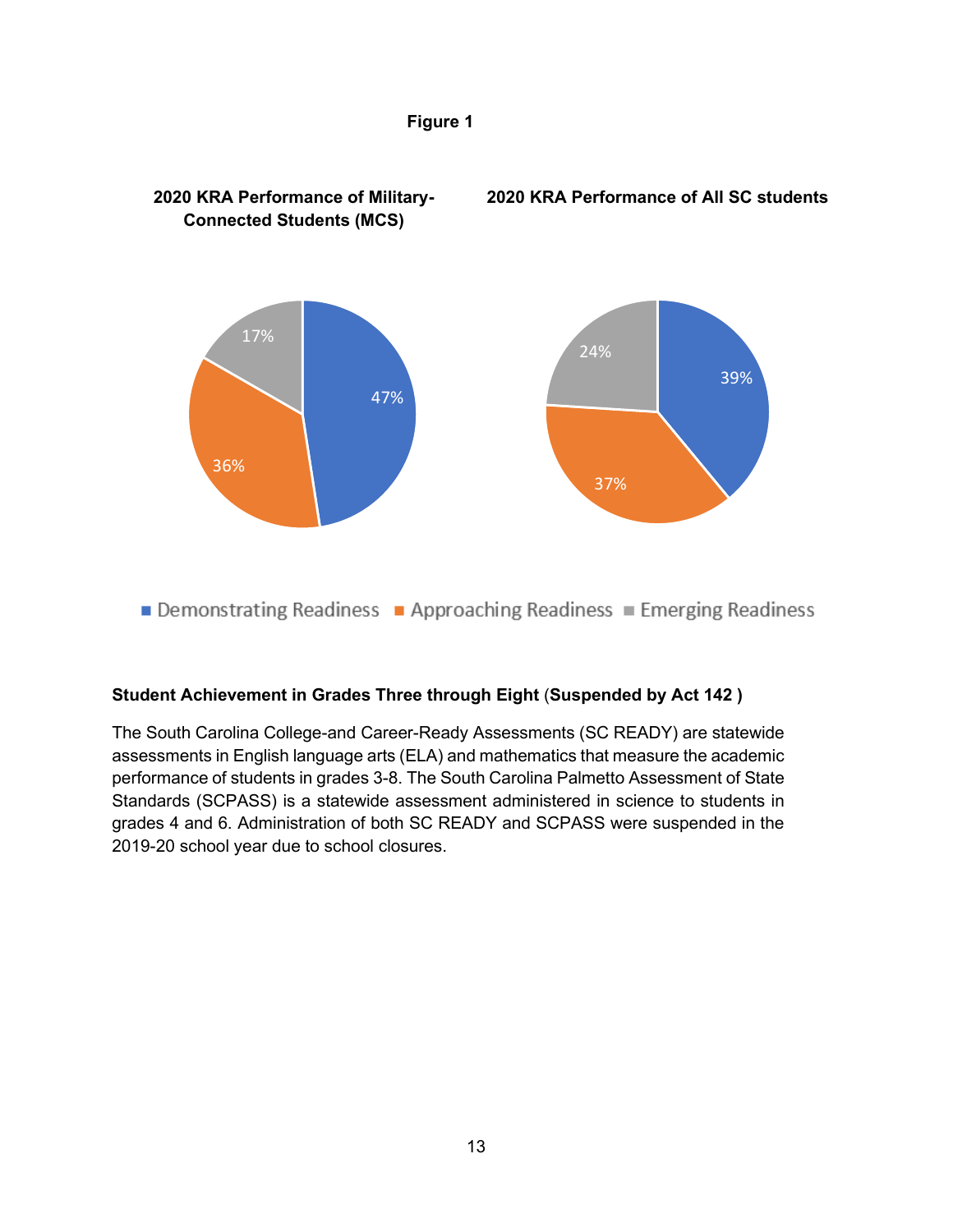#### **South Carolina End-of-Course Examination Program (EOCEP)**

The End-of-Course Examination Program (EOCEP) is a statewide assessment program of endof-course tests for gateway courses awarded units of credit in English/language arts, mathematics, science, and social studies. The EOCEP encourages instruction in the specific standards for the courses, encourages student achievement, and documents the level of students' mastery of the academic standards. EOCEP examination scores count 20 percent in the calculation of the student's final grade in gateway courses, although the use of grades in the calculation of student grades was suspended for the 2020-21 school year. Defined gateway courses currently include Algebra 1, Intermediate Algebra, Biology 1, English 1, English 2, and United States History and the Constitution, or courses with other names and activity codes in which the academic standards corresponding to these subjects are taught.

To meet federal accountability requirements, the EOCEP in English/language arts, mathematics, and science must be administered to all public school students, including those students as required by the federal Individuals with Disabilities Education Improvement Act (IDEA) and by Title 1 of the Elementary and Secondary Education Act (ESEA). The English 1 EOCEP was not administered in school year 2019-20 school year; this course is year-long, and the exam could not be administered in the Spring.

To receive a South Carolina high school diploma, students are required to pass a high school credit course in science, and a high school credit course in United States history in which the state's end of course examinations are administered. Currently these courses are Biology 1 (science) and United States History and the Constitution (social studies). [End-of-Course](https://ed.sc.gov/tests/high/eocep/)  Examination Program (EOCEP) - [South Carolina Department of Education \(sc.gov\)](https://ed.sc.gov/tests/high/eocep/)

Table 4 shows the of MCS performance on end-of-course exams. During the 2019-20 school year, military-connected students continued to outperform all students statewide on the End-of-Course Examination Program (EOCEP) exams in Algebra 1, Biology, and United States History. On average, military-connected students' mean scores for the three courses tested were 6.2 points higher.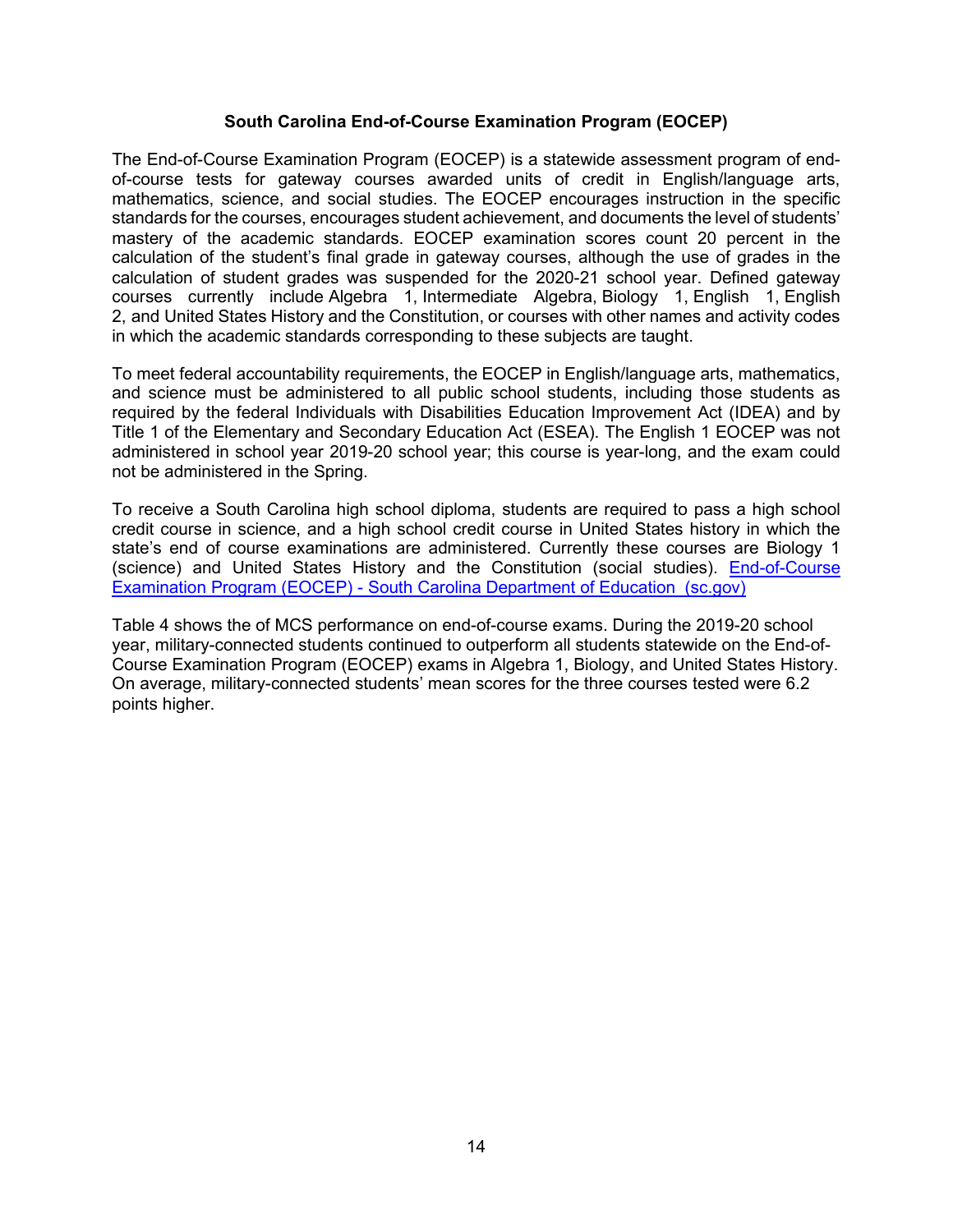| Table 4                                                  |  |  |  |  |  |
|----------------------------------------------------------|--|--|--|--|--|
| South Carolina End-of-Course Examination Program (EOCEP) |  |  |  |  |  |

| <b>Academic</b>                                                                                                                                 |                                | <b>Military-Connected Students</b> | <b>All SC Students</b>                   |                   |                     |  |  |  |
|-------------------------------------------------------------------------------------------------------------------------------------------------|--------------------------------|------------------------------------|------------------------------------------|-------------------|---------------------|--|--|--|
| <b>Year</b>                                                                                                                                     | <b>Number of</b><br><b>MCS</b> | <b>Mean Score</b>                  | <b>Letter Grade</b>                      | <b>Mean Score</b> | <b>Letter Grade</b> |  |  |  |
|                                                                                                                                                 | Algebra 1                      |                                    |                                          |                   |                     |  |  |  |
| 2015                                                                                                                                            | 668                            | 85.7                               | $\overline{B}$                           | 82.6              | $\overline{C}$      |  |  |  |
| 2016                                                                                                                                            | 857                            | 85.2                               | B                                        | 81.9              | $\overline{C}$      |  |  |  |
| 2017                                                                                                                                            | 1,000                          | 72.2                               | $\mathsf C$                              | 69.4              | D                   |  |  |  |
| 2018                                                                                                                                            | 1,043                          | 71.9                               | $\overline{\text{c}}$                    | 68.2              | D                   |  |  |  |
| 2019                                                                                                                                            | 841                            | 72.4                               | $\mathsf C$                              | 69.8              | D                   |  |  |  |
| 2020                                                                                                                                            | 179                            | 69.1                               | D                                        | 63.7              | D                   |  |  |  |
|                                                                                                                                                 |                                |                                    | English 1*                               |                   |                     |  |  |  |
| 2015                                                                                                                                            | 636                            | 83.6                               | $\overline{c}$                           | 79.4              | $\overline{C}$      |  |  |  |
| 2016                                                                                                                                            | 827                            | 83.7                               | $\overline{\text{c}}$                    | 79.8              | $\overline{C}$      |  |  |  |
| 2017                                                                                                                                            | 1,024                          | 75.9                               | $\overline{\text{c}}$                    | 71.4              | $\overline{C}$      |  |  |  |
| 2018                                                                                                                                            | 994                            | 78.1                               | $\overline{c}$                           | 74.1              | $\overline{C}$      |  |  |  |
| 2019                                                                                                                                            | 724                            | 77.5                               | $\overline{c}$                           | 74.6              | $\overline{C}$      |  |  |  |
|                                                                                                                                                 |                                |                                    | <b>Biology</b>                           |                   |                     |  |  |  |
| 2013                                                                                                                                            | 310                            | 84.2                               | $\overline{c}$                           | 78.1              | $\mathbf C$         |  |  |  |
| 2014                                                                                                                                            | 451                            | 85.4                               | $\overline{B}$                           | 79.2              | $\overline{C}$      |  |  |  |
| 2015                                                                                                                                            | 580                            | 86.5                               | $\sf B$                                  | 82.3              | $\sf B$             |  |  |  |
| 2016                                                                                                                                            | 795                            | 86.9                               | $\overline{c}$                           | 81.6              | $\overline{C}$      |  |  |  |
| 2017                                                                                                                                            | 943                            | 81.5                               | С                                        | 75.3              | C                   |  |  |  |
| 2018                                                                                                                                            | 921                            | 72.8                               | $\overline{c}$                           | 69.2              | D                   |  |  |  |
| 2019                                                                                                                                            | NA**                           | <b>NA</b>                          | <b>NA</b>                                | <b>NA</b>         | NA                  |  |  |  |
| 2020                                                                                                                                            | 406                            | 72.2                               | $\overline{c}$                           | 67.9              | $\overline{D}$      |  |  |  |
|                                                                                                                                                 |                                |                                    | <b>U.S. History and the Constitution</b> |                   |                     |  |  |  |
| 2020                                                                                                                                            | 317                            | 69.05                              | $\overline{c}$                           | 67.6              | D                   |  |  |  |
| *2020: No results for English 1: year-long classes, and EOCEP given in Spring<br>**2019 results for Biology EOCEP were not reported to the EOC. |                                |                                    |                                          |                   |                     |  |  |  |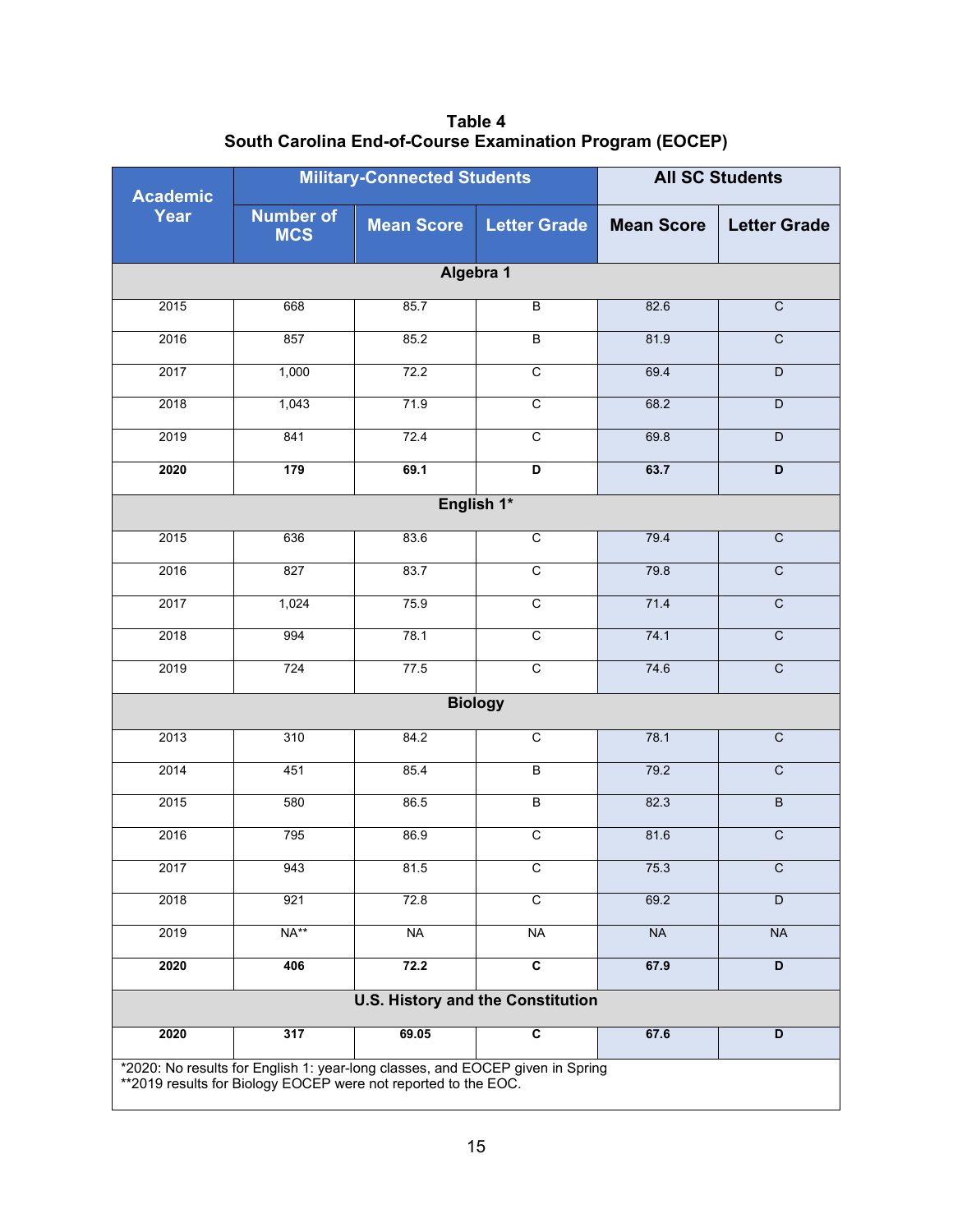#### **Advanced Placement Course Performance**

Advanced Placement is a program in the United States and Canada created by the College Board which offers college-level courses and examinations to high school students. American colleges and universities may grant placement and course credit to students who obtain high scores on the examinations. Advanced Placement classes give students an opportunity to take collegelevel courses and exams while still in high school. Students enjoy the challenge of taking Advanced Placement courses with enthusiastic classmates and teachers; high school faculty find that Advanced Placement courses enhance their students' confidence and academic interest as well as their school's reputation; and college faculty report that Advanced Placement students are far better prepared for serious academic work. South Carolina state regulations require teachers of Advanced Placement courses to be endorsed to teach the courses . [www.ed.sc.gov/instruction/standards-learning/advanced-academic-programs/advanced](http://www.ed.sc.gov/instruction/standards-learning/advanced-academic-programs/advanced-placement/)[placement/](http://www.ed.sc.gov/instruction/standards-learning/advanced-academic-programs/advanced-placement/)

#### **Table 5**

#### **Advanced Placement (AP) Course Examination Performance of Military-Connected Students (MCS) with Active Duty Parents and All Students in South Carolina 2019-20 Passing Rates AP Courses with Highest Number of Tests**

|                | <b>Course Title</b>                                                        | Number of<br><b>Tests</b> | Percentage<br>Passing:<br>Military-<br>connected<br><b>students</b> | Percentage<br><b>Passing</b><br><b>All Students</b><br>in SC |
|----------------|----------------------------------------------------------------------------|---------------------------|---------------------------------------------------------------------|--------------------------------------------------------------|
| 1              | Human<br>Geography                                                         | 298                       | 67%                                                                 | 59%                                                          |
| $\overline{2}$ | *English<br>Language &<br>Composition                                      | 242                       | 62%                                                                 | 63%                                                          |
| 3              | U. S. History                                                              | 215                       | 60%                                                                 | 58%                                                          |
| 4              | Psychology                                                                 | 121                       | 58%                                                                 | 65%                                                          |
| 5              | *English Literature<br>& Composition                                       | 108                       | 53%                                                                 | 61%                                                          |
| 6              | European History                                                           | 105                       | 56%                                                                 | 51%                                                          |
|                | <b>World History</b>                                                       | 99                        | 65%                                                                 | 62%                                                          |
| 8              | *Biology                                                                   | 77                        | 57%                                                                 | 71%                                                          |
| 9              | *Calculus AB*                                                              | 63                        | 57%                                                                 | 78%                                                          |
| 10             | U. S. Government<br>$\star$ $\Gamma$ polich Coichae ar Mathematics courses | 56                        | 38%                                                                 | 61%<br>$\star$ Tabla abaus the neresptess                    |

\*English, Science or Mathematics courses \*Table shows the percentages

A total of 560 Advanced Placement Examinations were taken by Military-Connected Students (MCS) in grades 10,11 and 12 during the 2019-20 school year. MCS high school juniors (11) took the most exams (217) with seniors taking (193). Table 5 provides information on Advanced Placement courses (10) with the highest number of AP tests taken and passage rates for those courses. In school year 2019-20, Human Geography was the AP course with the highest number of tests administered and passing percentage (67 percent). For 9 of the 10 courses in the chart, MCS passing rates were above 52 percent. The passage rates for \*English, Math, and science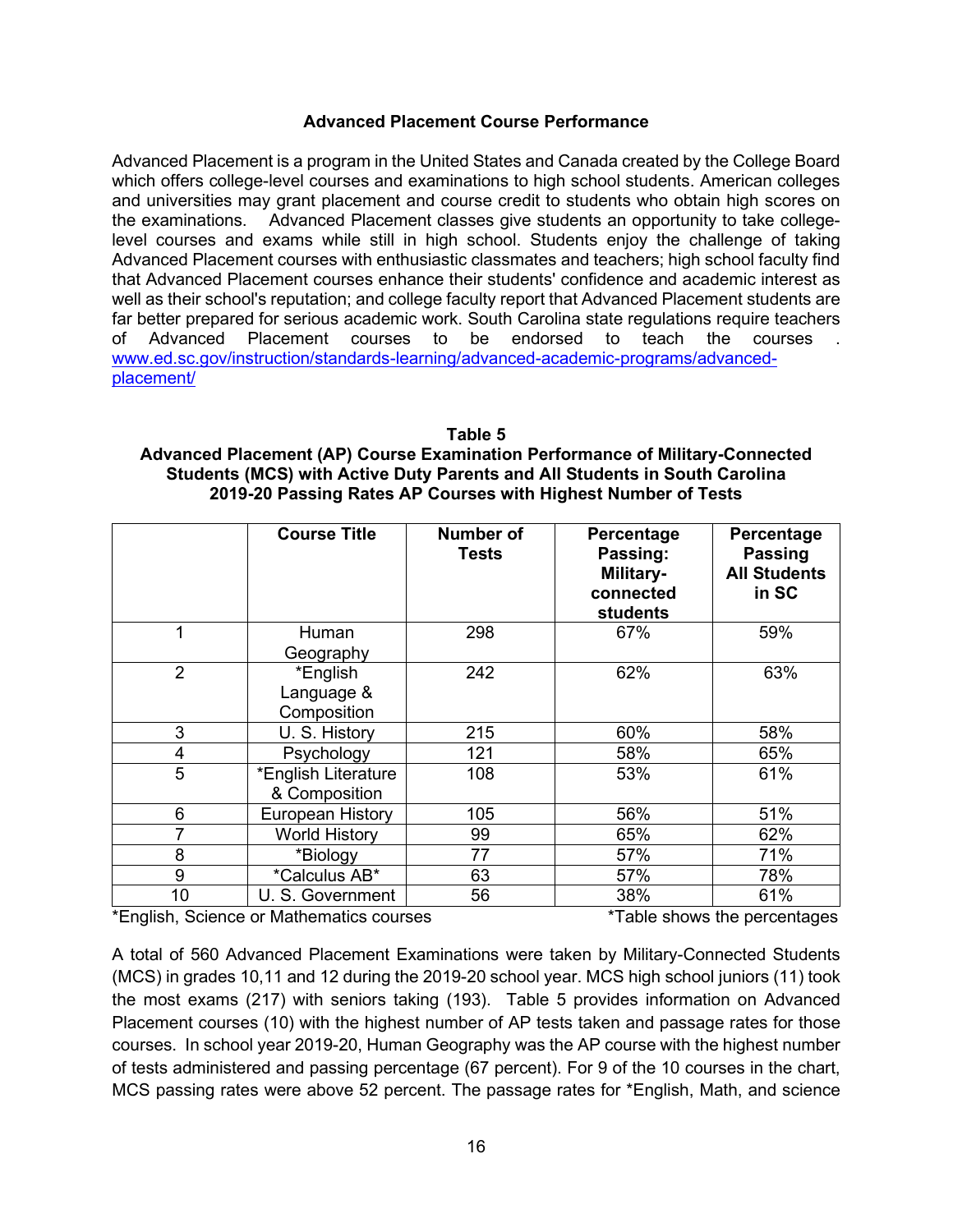AP courses ranged from 61.9 to 52.7 percent. MCS students had higher AP percentage passing for rates for Human Geography and U.S. History.

#### **Career and Technology Education Certification**

The Strengthening Career and Technical Education for the 21st Century Act (Perkins V) was signed into law on July 31, 2018, citing a mission that all students will achieve challenging academic and technical standards and be prepared for high-skill, high-wage, or high-demand occupations in current or emerging professions. The Act also provides an increased focus on the academic achievement of Career and Technical Education (CTE) students, an emphasis on improving State and local accountability, and strengthens the connections between secondary and postsecondary education. Technical skill assessments are tools that can be used to improve and prepare students to enter the workplace by demonstrating career readiness.

| Area of<br><b>Certification/Credential</b>                    | <b>Number of Military-</b><br><b>Connected Students</b> | <b>Number of High</b><br><b>Schools/Career Centers</b><br><b>Represented Statewide</b> |
|---------------------------------------------------------------|---------------------------------------------------------|----------------------------------------------------------------------------------------|
| OSHA <sub>10</sub>                                            | 77                                                      | 34                                                                                     |
| Health Providers Basic Life<br>Support (BLS)                  | 69                                                      | 8                                                                                      |
| Micro Burst EMPLOYABILITY<br><b>Soft Skills Certification</b> | 55                                                      | 20                                                                                     |
| OSHA 10-Healthcare-On line<br><b>Modules</b>                  | 24                                                      | 4                                                                                      |
| Digital Literacy                                              | 21                                                      | 15                                                                                     |
| ServSafe® Food Handler                                        | 20                                                      | 6                                                                                      |

**Table 6 MCS Top Career and Technology Certification/Credential Areas**

Table 6 includes a listing of certifications or credentials with the largest number of MCS students receiving them and the number of programs they represented statewide in 2019-20. These certifications/credentials are currently accepted as career readiness measures in the accountability system.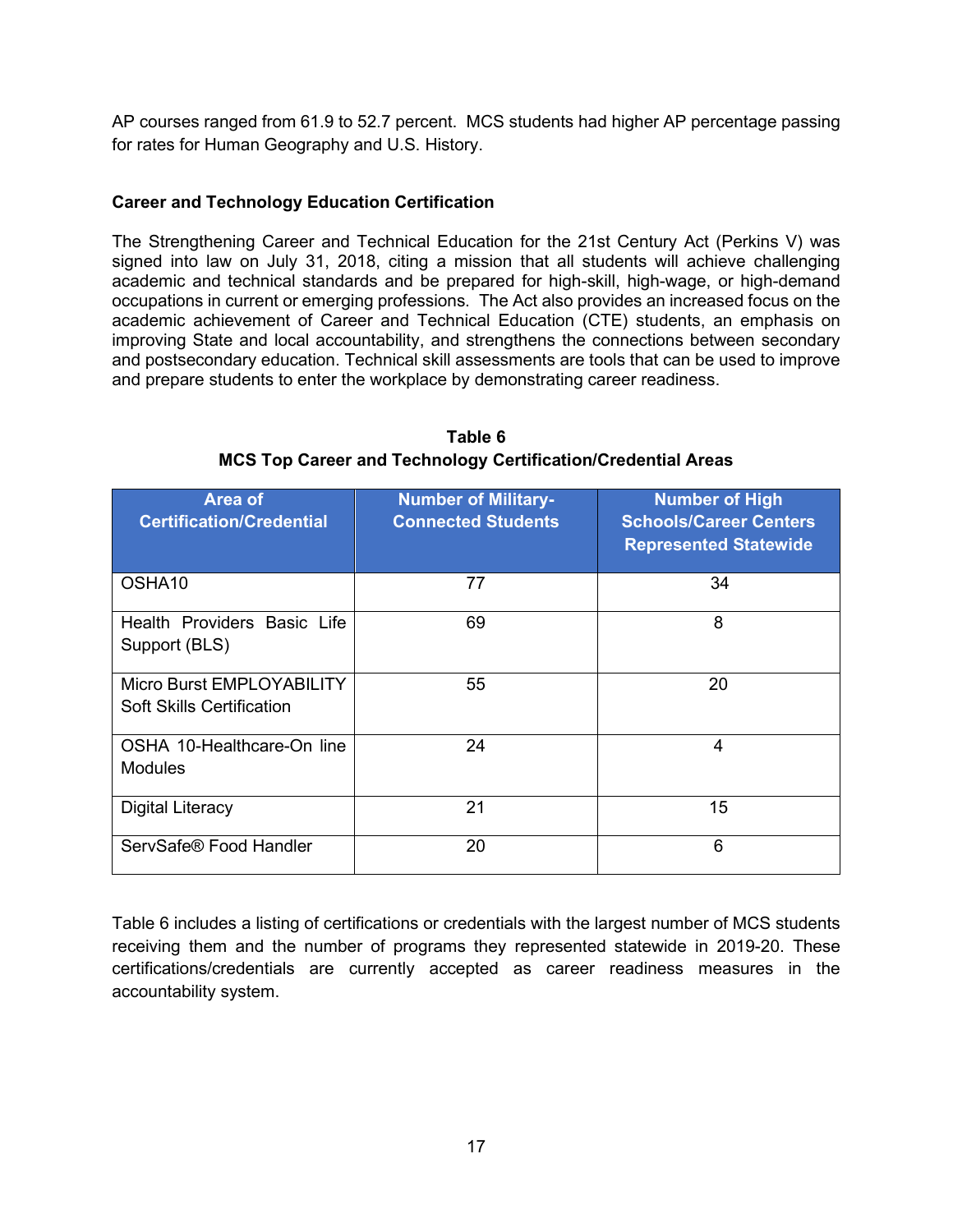#### **High School Graduation Rate**

The federally approved on-time graduation rate identifies a cohort of students who were ninth grade students in a specific year and calculates the percentage of that cohort that graduates four years later. Students are removed from the cohort when they transfer to other degree-granting institutions or programs. Students who transfer into a district are added to the cohort.

Available data identifies students by grade level and graduation status. For students who were identified as being in twelfth grade during the 2019-120 timeframe, the EOC evaluation team could identify: (1) those students who graduated, (2) those who received a certificate or did not graduate, and (3) those students who transferred to other degree-granting institutions and were removed from the graduation cohort. Based on this information, the graduation rates for militaryconnected students are included below. Table 7 shows during the 2019-20 school year, the high school graduation rate for all military-connected students was 90.75 percent up from 86.9 in 2019. The state on-time graduation rate was 82.01 percent, slightly higher than 2019 (81.05).

| 2019 and 2020 High School Graduation Rates for<br>Military-Connected Students (MCS) and State Avg. |                                                   |      |                   |  |  |  |
|----------------------------------------------------------------------------------------------------|---------------------------------------------------|------|-------------------|--|--|--|
| Year                                                                                               | <b>Total Number of MCS Graduate</b><br><b>MCS</b> | Avg. | <b>State Avg.</b> |  |  |  |
| 2019                                                                                               | 868                                               | 86.9 | 81.1              |  |  |  |
| 2020                                                                                               | 942                                               | 90.8 | 82 O              |  |  |  |

**Table 7**

Source: SC Department of Education, March 2020 data reported to EOC. [https://www.screportcards.com/files/2020//data-files/](https://gcc02.safelinks.protection.outlook.com/?url=https%3A%2F%2Fwww.screportcards.com%2Ffiles%2F2020%2Fdata-files%2F&data=04%7C01%7CVHarrison%40eoc.sc.gov%7C66487d2f8b584c2dbfdc08d900da55c1%7Ce9f8d01480d84f27b0d6c3d6c085fcdd%7C1%7C0%7C637541760010830668%7CUnknown%7CTWFpbGZsb3d8eyJWIjoiMC4wLjAwMDAiLCJQIjoiV2luMzIiLCJBTiI6Ik1haWwiLCJXVCI6Mn0%3D%7C1000&sdata=p9BmxdJtqfSJCRDS%2BZfnQyJJhyZvtZAn2Izntbh271M%3D&reserved=0)

#### **Attendance Data**

<sup>[9](#page-19-0)</sup>Student attendance rate is defined as the number of students present (as opposed to enrolled in) a school during the time it is in session, were computed using information provided by the South Carolina Department of Education. The attendance data for the 2019-20 school year was impacted by school closures due to COVID; for that reason, caution is urged when interpreting these data.

During the 2019-20 school year, the average number of days absent for military-connected students was 3.7 days. Table 8 shows the average number of days absent in South Carolina school districts with at least 30 military-connected students. Thirteen of these districts reported that military-connected students were absent for more than 3.7 school days. In 2019-20, York 3 and Chesterfield had the highest average absence rate (4.3 days), and Lexington 2 and

<span id="page-19-0"></span><sup>9</sup> For more information, refer to Military Child Education Coalition's "Military-Connected Students and Public-School Attendance Policies." May be accessed at [http://www.militarychild.org/public/upload/files/SchoolAttendancePoliciesFINAL.pdf.](http://www.militarychild.org/public/upload/files/SchoolAttendancePoliciesFINAL.pdf)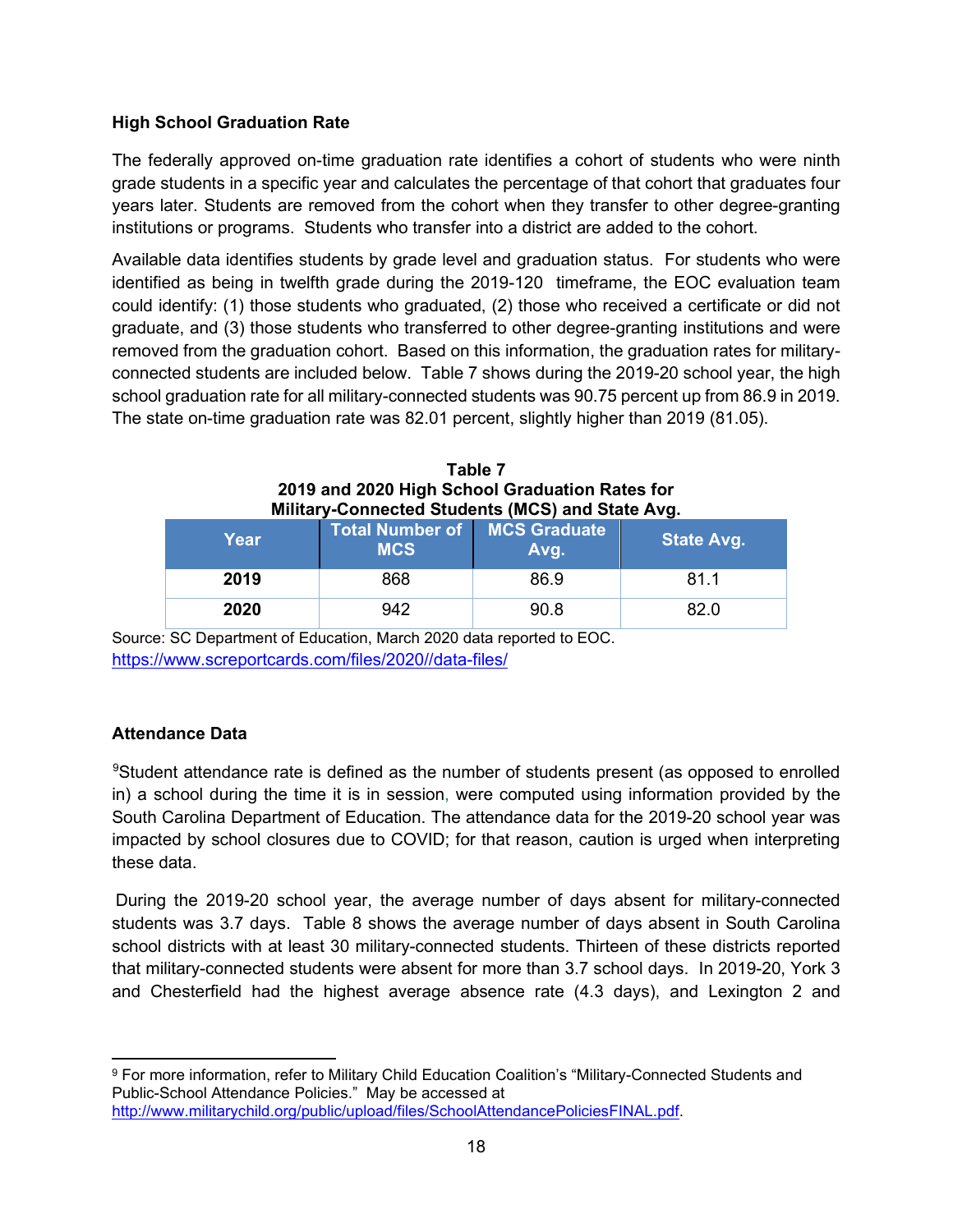Spartanburg 2 had the lowest absence rate of 0 days. Districts in **bold** exceeded the average of 3.7 days absent in this grouping.

| <b>District</b>                     |                 | <b>Number of MCS Average Number of Days Absent</b> |
|-------------------------------------|-----------------|----------------------------------------------------|
| Colleton                            | 39              | 3.7                                                |
| <b>Chesterfield</b>                 | 275             | 4.3                                                |
| Dillon 4                            | 54              | 2.4                                                |
| Aiken                               | 609             | 3.6                                                |
| Horry                               | 2,285           | 3.1                                                |
| <b>Spartanburg 7</b>                | 88              | 4.2                                                |
| Darlington                          | 314             | 3.7                                                |
| Edgefield                           | 80              | 3.8                                                |
| York 1                              | 45              | 3.2                                                |
| Greenville                          | 135             | 3.5                                                |
| Kershaw                             | 763             | 3.4                                                |
| Oconee                              | 154             | 3.6                                                |
| Anderson 1                          | 357             | 3.6                                                |
| Charleston                          | 355             | 2.9                                                |
| <b>Lexington 1</b>                  | 1,091           | 4.2                                                |
| <b>Sumter</b>                       | 795             | 3.9                                                |
| York 3                              | 221             | 4.3                                                |
| <b>Lexington 5</b>                  | 567             | $\overline{4}$                                     |
| <b>Richland 2</b>                   | 4,058           | 3.2                                                |
| Spartanburg 2                       | 104             | $\mathbf 0$                                        |
| <b>Berkeley</b>                     | 1,171           | 3.3                                                |
| <b>Dorchester 2</b>                 | 2,032           | 3.8                                                |
| Lancaster                           | 142             | 2.7                                                |
| Georgetown                          | 160             | 2.8                                                |
| <b>Beaufort</b>                     | 1,386           | 3.6                                                |
| <b>Florence 1</b>                   | 186             | 3.8                                                |
| <b>Hampton</b>                      | 46              | 4.2                                                |
| <b>SC Public Charter School</b>     | 281             | 2.4                                                |
| Florence 2                          | 33              | .6                                                 |
| York 1                              | 45              | 3.6                                                |
| <b>Pickens</b>                      | 137             | 4.0                                                |
| <b>Charter Institute at Erskine</b> | 45              | 0.2                                                |
| Lexington 2                         | $\overline{77}$ | $\overline{0}$                                     |

#### **Table 8 Average Number of Days Absent in School Districts with at least 30 Military-Connected Students (MCS), 2019-20 School Year**

Note: Statewide attendance data not sent to EOC prior to report publication.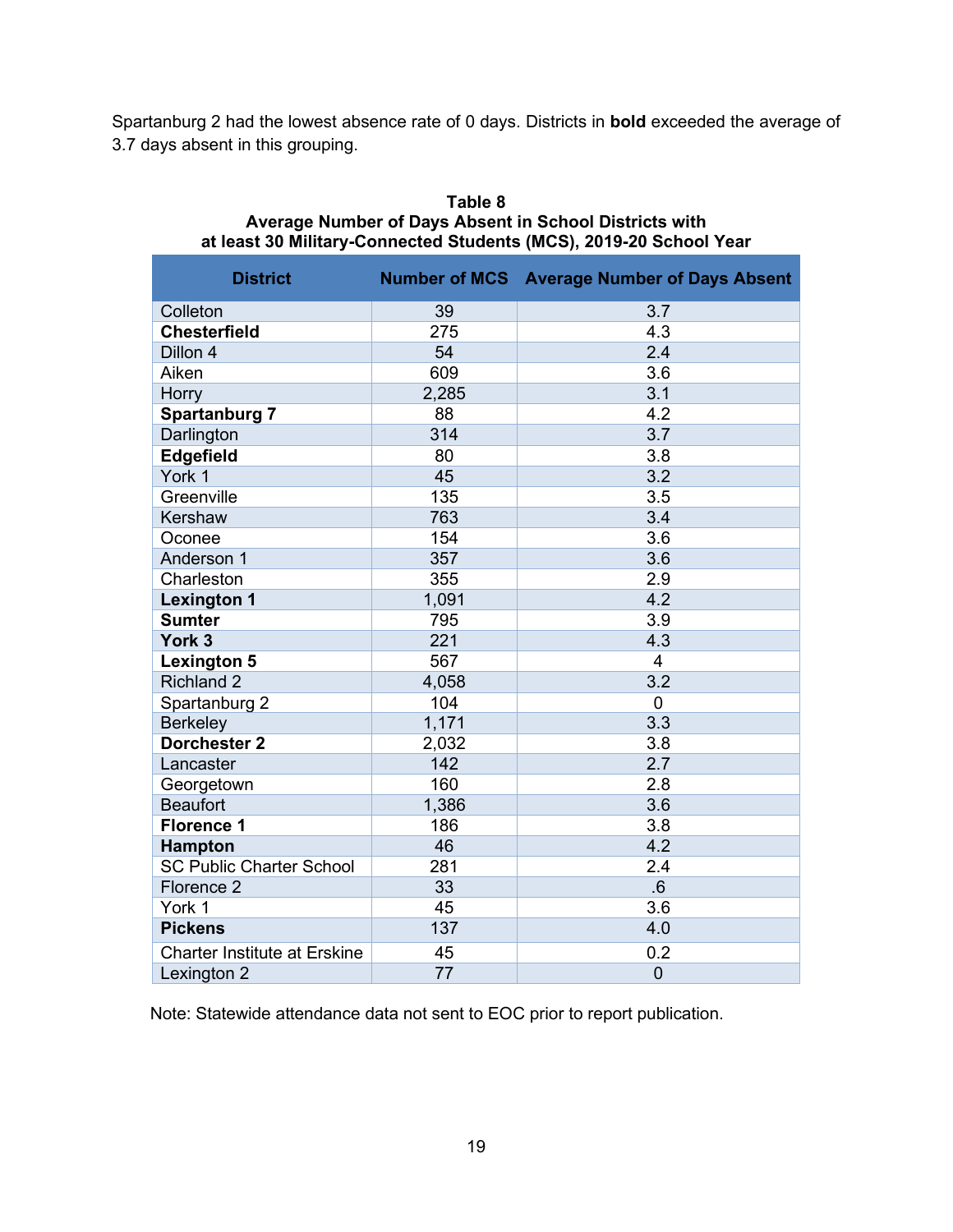During the 2019-20 school year, the average number of days absent among all schools was 3.7 days, representing a 1.5 percent decrease from the 2018-19 school year average of 5.2 days. Table 9 lists nine school districts with military-connected students exceeding the average number of days absent among all school districts listed reported more days absent than the MCS 3.7 days absent average. The average number of days absent among military students remained constant at 4.7 days in 2018-19. Chesterfield and York 3 had the highest number of average days absent for military-connected students (4.3 days), in 2019-20.

| Table 9<br>School Districts with at least 30 Military-Connected Students (MCS),                                                            |      |     |  |  |  |  |  |
|--------------------------------------------------------------------------------------------------------------------------------------------|------|-----|--|--|--|--|--|
| <b>Exceeding Average Number of Days Absent Among All SC Districts)</b><br>Number of MCS   Average Number of Days Absent<br><b>District</b> |      |     |  |  |  |  |  |
| Chesterfield                                                                                                                               | 275  | 4.3 |  |  |  |  |  |
| York 3                                                                                                                                     | 221  | 4.3 |  |  |  |  |  |
| Spartanburg 7                                                                                                                              | 88   | 4.2 |  |  |  |  |  |
| Lexington1                                                                                                                                 | 1091 | 4.2 |  |  |  |  |  |
| Hampton                                                                                                                                    | 46   | 4.2 |  |  |  |  |  |
| <b>Pickens</b>                                                                                                                             | 137  | 4.0 |  |  |  |  |  |
| Sumter                                                                                                                                     | 795  | 3.9 |  |  |  |  |  |
| Edgefield                                                                                                                                  | 80   | 3.8 |  |  |  |  |  |
| Dorchester 2                                                                                                                               | 2032 | 3.8 |  |  |  |  |  |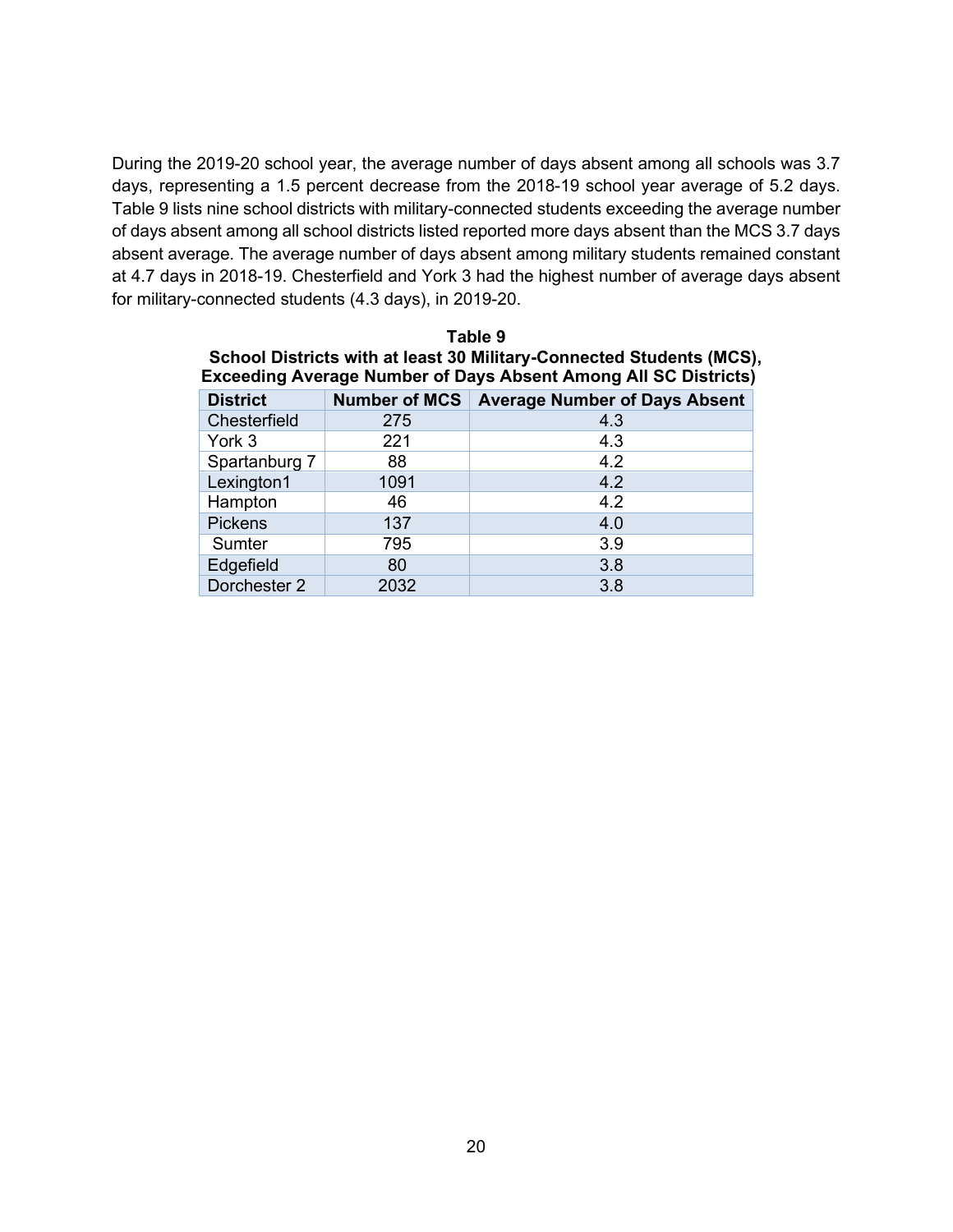#### **Appendix A Resources for Military-Connected Students and Families**

#### **Military Child Education Coalition (MCEC)**

During the 2019-20 school year, the South Carolina Military Child Education Coalition (MCEC) was relocated to the Division of Veterans Affairs and Department of Commerce (budget).

In 2019, the Military Child Education Coalition (MCEC) updated and revised its portfolio to include additional course offerings, professional offerings, and support to military-connected families. This past year, MCEC trainers presented 80 courses to over 1500 professionals with an extended reach impact on nearly 21,000 adults. Support was continued to over 25,000 military-connected students, their parents, and education professionals across 20 school districts nationwide. Affiliates saw encouraging expansion in 2019, extending across Alabama, Texas, Virginia, Florida, and South Carolina.

#### **South Carolina School Support Resources**

School liaison officers continue to provide support and guidance about workshop content and family enrichment offerings to Military-connected families.

**School Liaison Officers** serve as a primary point of contact for students and their families transitioning to new communities and schools. They are also a resource for schools and school districts. To view a list of school liaison officers by branch, go to: [https://www.dodea.edu/Partnership/schoolLiaisonOfficers.cfm.](https://www.dodea.edu/Partnership/schoolLiaisonOfficers.cfm)

**Fort Jackson School Liaisons** provide ongoing educational support for military-connected schools. This comprehensive website provides information about public and private schools, homeschooling, and local school districts.

<https://jackson.armymwr.com/programs/school-liaison-officer>

<https://www.facebook.com/Jackson-CYS-School-Liaison-Officer-152018352105106/>

**Shaw Air Force Base** is home to the 20<sup>th</sup> Fighter Wing, Headquarters Nine Air Force/United States Central Command of Air Forces, and several associate units. Shaw's units are assigned to Air Combat Command, Langley Air Force Base, Virginia. School Liaison information may be found at the website below.

<https://www.shaw.af.mil/About-Us/Newcomer-Information/>

**Marine Corps Air Station and the Marine Corps Recruit Depot** are in Beaufort. School support information may be accessed at the website below.

<http://www.mccs-sc.com/mil-fam/slp.shtml>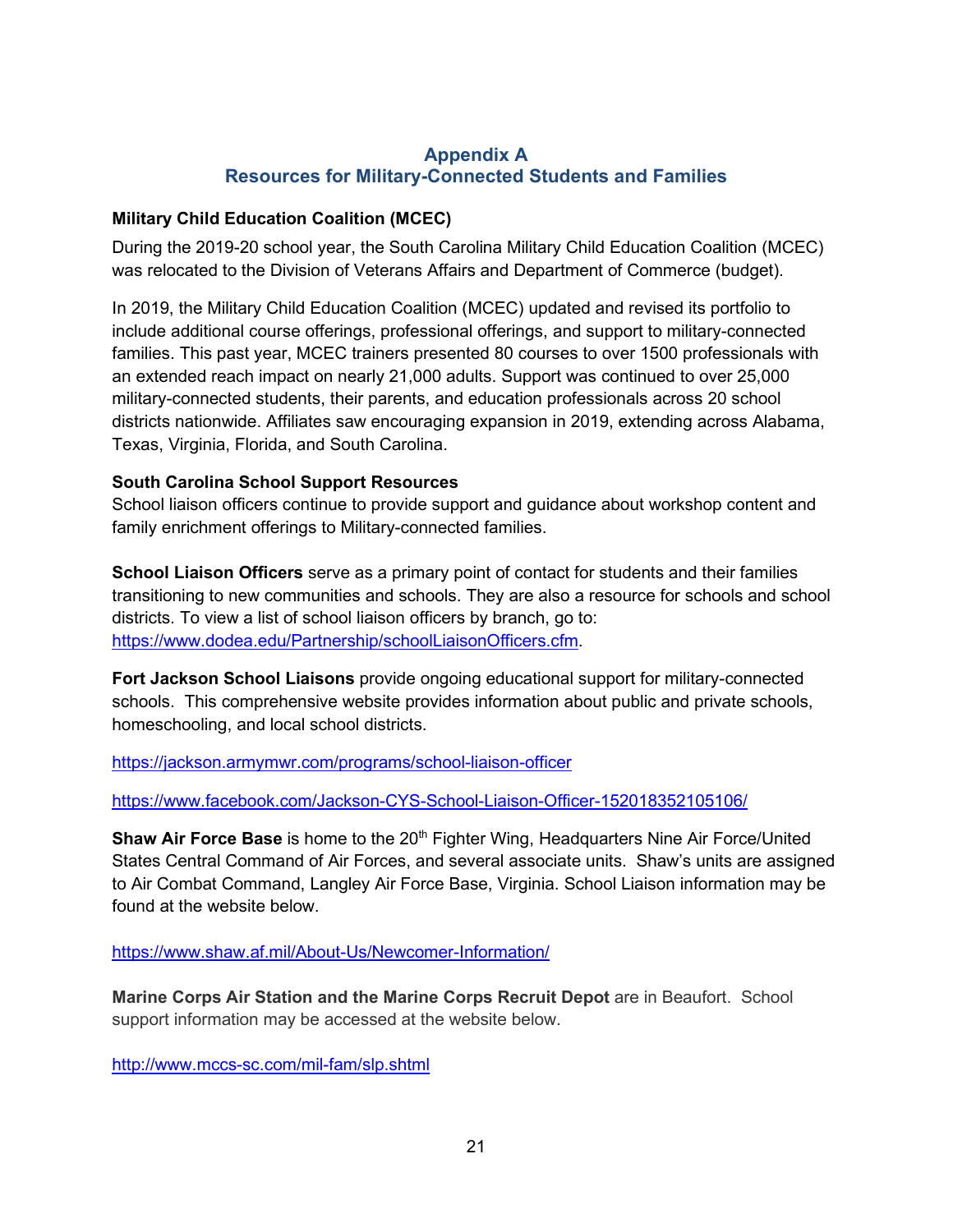**Joint Base Charleston** School information may be accessed under the "Charleston Area Schools" link at:

<https://www.jbcharleston.jb.mil/About-Us/Library/Newcomers>

#### **South Carolina Program Resources**

The **International Baccalaureate** Program helps students develop skills to create a better and peaceful world through intercultural understanding and respect. For more information, including a list of South Carolina schools participating in the IB Program, go to [https://www.ed.sc.gov/instruction/standards-learning/advanced-academic](https://www.ed.sc.gov/instruction/standards-learning/advanced-academic-programs/international-baccalaureate-programs-ib/)[programs/international-baccalaureate-programs-ib/.](https://www.ed.sc.gov/instruction/standards-learning/advanced-academic-programs/international-baccalaureate-programs-ib/)

**Four-year-old kindergarten** is available in the state and is offered in public schools and private childcare centers. State-funded prekindergarten for four-year-olds serves children in the "most at-risk" category, where family income falls 185% below poverty level or the family is Medicaid eligible. Families may also be eligible for other services such as Even Start, Head Start, statefunded family literacy programs, Social Security, food stamps, Medicaid, or temporary assistance to needy families (TANF).

Children also qualify in case of a documented developmental delay, an Individual Education Plan (IEP) requiring pre-kindergarten, incarceration of a parent, placement in a foster home, or a child who is homeless. Documentation of family or child "most at-risk" conditions must be kept on file for review. Children who participate in free and reduced meal programs at the center/school they attend may also qualify if income eligibility is verified on each child and records are kept on file for review.

Some districts use local funds to serve children who are not in the "at risk" category. Several districts serve all children who request services. A few districts charge a fee for non-qualifying children, but state regulations prohibit any fees for "at risk" children.

State law says that "students may enter kindergarten in the public schools of this State if they will attain the age of four on or before September first of the applicable school year."

<https://www.ed.sc.gov/instruction/early-learning-and-literacy/cerdep/>

#### **National Resources**

**Department of Defense Education Activity** provides professional development training in a webinar format for school liaison officers. This information is also helpful for local school districts to understand the needs of students and how to support them in a comprehensive manner.

<https://www.dodea.edu/>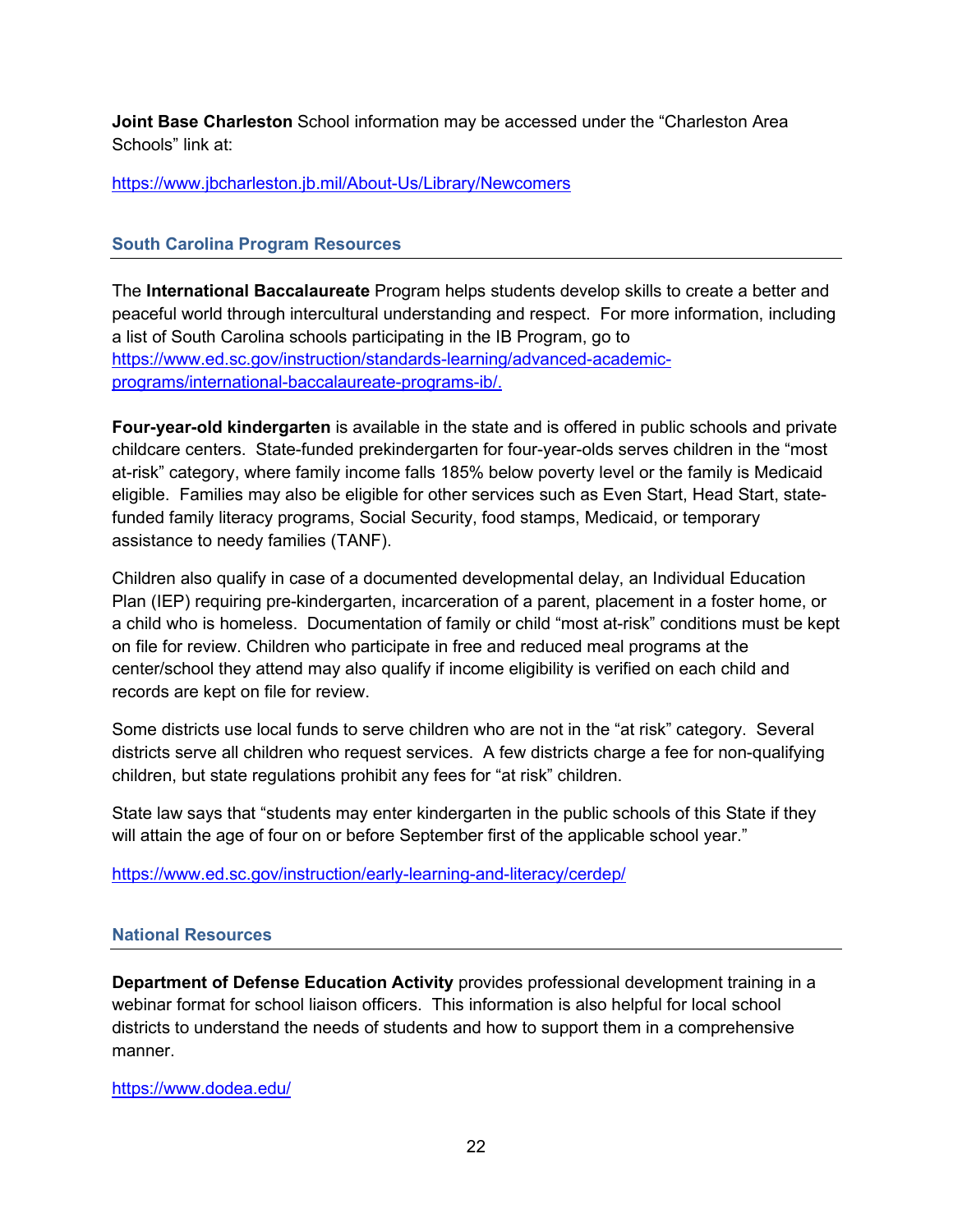**Military Impacted School Association** is a national organization of school superintendents. MISA supports school districts with a high concentration of military children by providing detailed, comprehensive information regarding impact aid and resources for families and schools.

#### <http://militaryimpactedschoolsassociation.org/>

The **Military Interstate Children's Compact Commission (MIC3)** provides consistent policy in every school district and in every state that voluntarily joins MIC3. MIC3 addresses key educational transition issues such as enrollment, placement, attendance, eligibility, and graduation.

#### [http://www.mic3.net](http://www.mic3.net/)

The **Military Child Education Coalition (MCEC)** focuses on ensuring quality educational opportunities for all military children affected by mobility, family separation, and transition. A 501(c)(3) non-profit, world-wide organization, the MCEC performs research, develops resources, conducts professional institutes, and conferences, and develops and publishes resources for all constituencies.

#### <http://www.militarychild.org/>

**Military OneSource** is a confidential Department of Defense-funded program providing comprehensive information on every aspect of military life at no cost to active duty, National Guard, and reserve members, and their families.

Information includes, but is not limited to, deployment, reunion, relationships, grief, spouse employment and education, parenting, and childhood services. It is a virtual extension to installation services.

The program also provides free resources to schools, including books and videos with relevant topics that help students cope with divorce and deployment.

#### [www.militaryonesource.mil](http://www.militaryonesource.mil/)

**National Military Family Association (**NMFA) a voice for military families advocating on behalf of service members, their spouses, and their children. According to NMFA's website, NMFA is the "go to" source for Administration Officials, Members of Congress, and key decision makers when they want to understand the issues facing military families.

<https://www.militaryfamily.org/>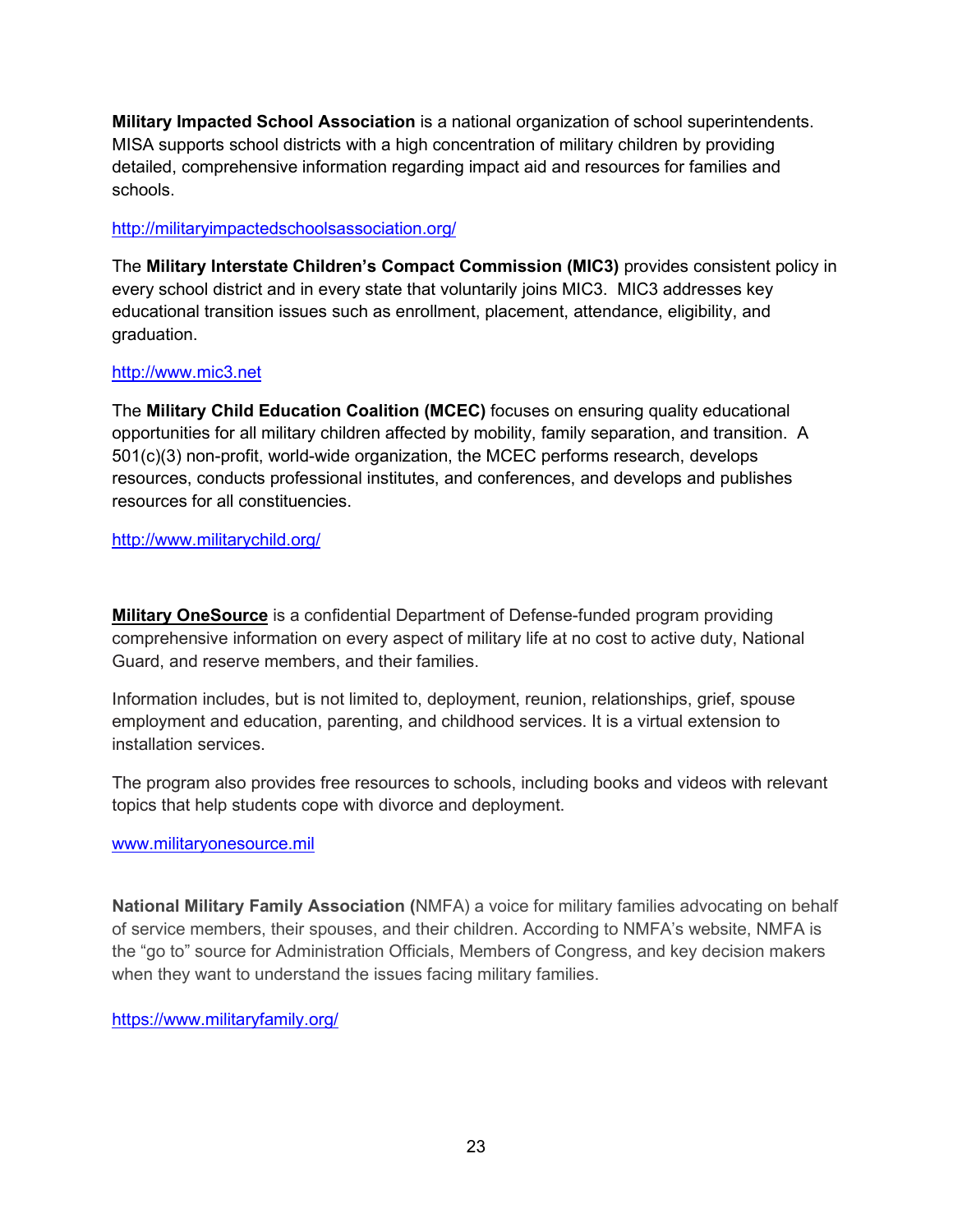#### **South Carolina Military-connected Student Support**

All states, including South Carolina, have joined the Interstate Compact regarding Educational Opportunity for Military Children to ease the transition for students and to ensure that there are no barriers to educational success imposed on children of military families because of frequent moves and deployment of their parents. Former Governor Mark Sanford signed the Compact on June 11, 2010 and it became law in South Carolina on July 1, 2010. For a list of the Compact member states, please visit the Military Interstate Children's Compact Commission (MIC3).

As a member of the Interstate Commission, South Carolina has a seat at the table to discuss with other member states the Articles of the Compact and identify best practices to ensure the educational issues associated with military families during their transitions are successfully addressed.

#### **Council Members**

Yolande Anderson State Chair, Education Dept. Appointee LTC Felix Childs, Governor Appointee Wanda Davis, Military Family Education Liaison Sen Paul Campbell, State Senator Sen Darrell Jackson, State Senator Rep . Robert Brown, State Representative Rep. Joseph Daning, State Representative Dr. Baron Davis, Richland Two Superintendent Dr. Sharon Wall, St. Board of Education Beth Shwedo, Military Family Member LTC Clarence Bowser, SC National Guard Charlie Farrell, Military Installations Representative Sheila J Spouse, Representative of CG at Fort Jackson

#### **School Liaison Officers**

Sharon Gardner, Charleston AFB John F. Kennedy, Shaw AFB Kimberly Wiley, MCAS Beaufort/Parris Island James E. Harris, Jr., SC National Guard Tina Paulson, Marine Corp. Chris Gerry, USAF

[https://ed.sc.gov/newsroom/military-interstate-children-s-compact-commission/sc-mic3-council](https://ed.sc.gov/newsroom/military-interstate-children-s-compact-commission/sc-mic3-council-members/)[members/](https://ed.sc.gov/newsroom/military-interstate-children-s-compact-commission/sc-mic3-council-members/)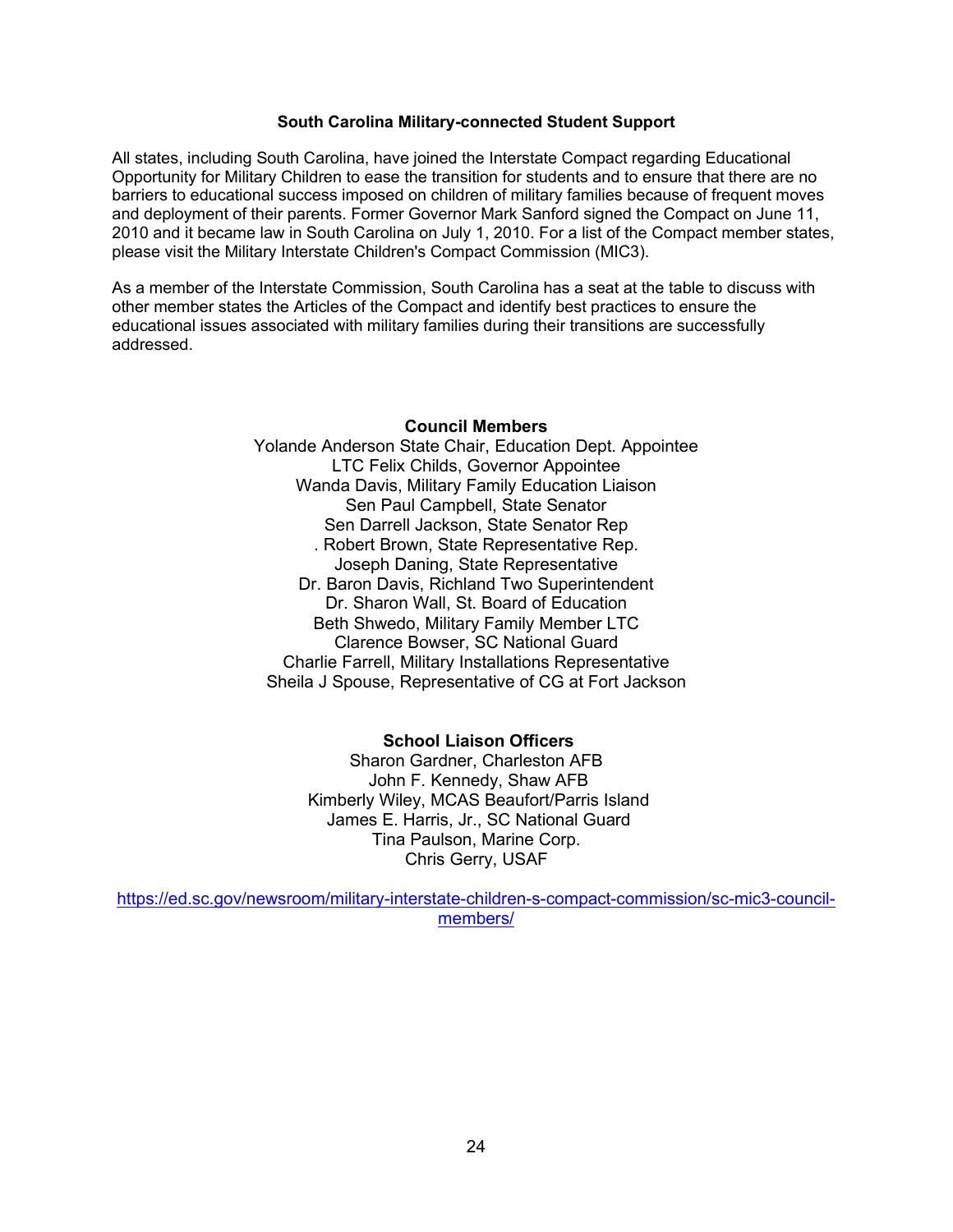### **Appendix B: Number of Military-Connected Students Reported by Districts, February 2020**

| <b>District</b><br><b>Name</b> | <b>Military-</b><br><b>Connected</b><br><b>Student</b><br><b>Enrollment</b> | <b>District</b><br><b>Name</b>     | <b>Military-</b><br><b>Connected</b><br><b>Student</b><br><b>Enrollment</b> | <b>District</b><br><b>Name</b> | <b>Military-</b><br><b>Connected</b><br><b>Student</b><br><b>Enrollment</b> |
|--------------------------------|-----------------------------------------------------------------------------|------------------------------------|-----------------------------------------------------------------------------|--------------------------------|-----------------------------------------------------------------------------|
| Richland 2                     | 4060                                                                        | Edgefield                          | 80                                                                          | Anderson 04                    | $6\phantom{1}6$                                                             |
| Horry                          | 2285                                                                        | Lexington 2                        | 77                                                                          | Fairfield 01                   | $\overline{5}$                                                              |
| Dorchester 2                   | 2032                                                                        | Dillon 4                           | 54                                                                          | Richland 01                    | 5                                                                           |
| <b>Beaufort</b>                | 1386                                                                        | Hampton                            | 46                                                                          | Saluda 01                      | 5                                                                           |
| Berkeley                       | 1173                                                                        | Charter<br>Institute at<br>Erskine | 45                                                                          | Williamsburg<br>01             | 5                                                                           |
| Lexington 1                    | 1091                                                                        | York 1                             | 45                                                                          | York 02                        | $\overline{4}$                                                              |
| Sumter                         | 796                                                                         | Lancaster                          | 41                                                                          | Spartanburg<br>01              | 3                                                                           |
| Kershaw                        | 764                                                                         | Colleton                           | 39                                                                          | Anderson 02                    | $\overline{2}$                                                              |
| Aiken 01                       | 610                                                                         | Florence 2                         | 33                                                                          | Barnwell 29                    | $\overline{2}$                                                              |
| Lexington 5                    | 568                                                                         | Florence 3                         | 27                                                                          | Spartanburg<br>05              | $\overline{2}$                                                              |
| Anderson 1                     | 357                                                                         | Anderson 3                         | 26                                                                          | Abbeville 60                   | $\mathbf{1}$                                                                |
| Charleston                     | 355                                                                         | Clarendon 2                        | 22                                                                          | Bamberg 01                     | $\mathbf{1}$                                                                |